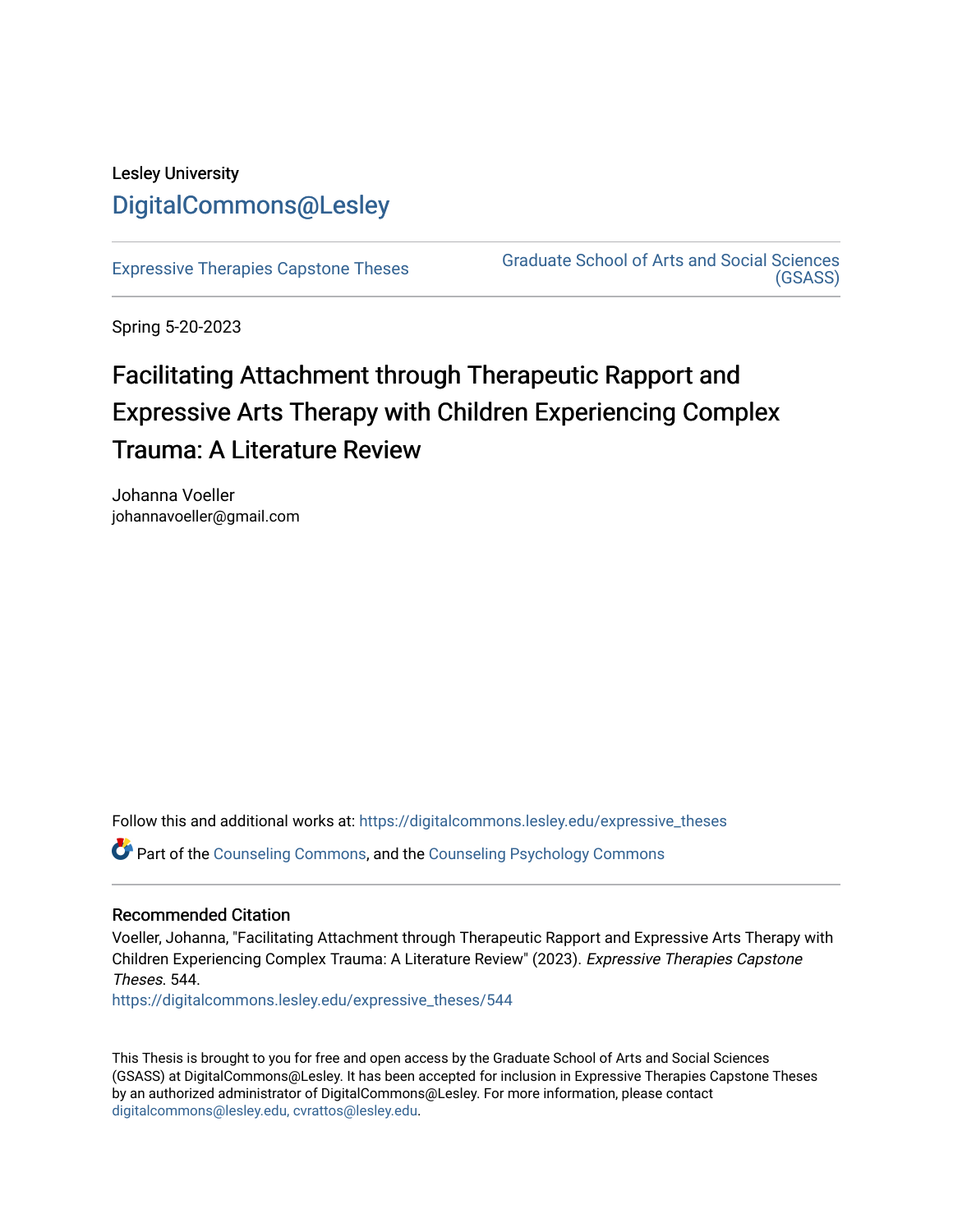# **Facilitating Attachment through Therapeutic Rapport and Expressive Arts Therapy with**

# **Children Experiencing Complex Trauma: A Literature Review**

Capstone Thesis

Lesley University

April 22, 2022

Johanna Voeller

Expressive Therapies

Dr. Jacelyn Biondo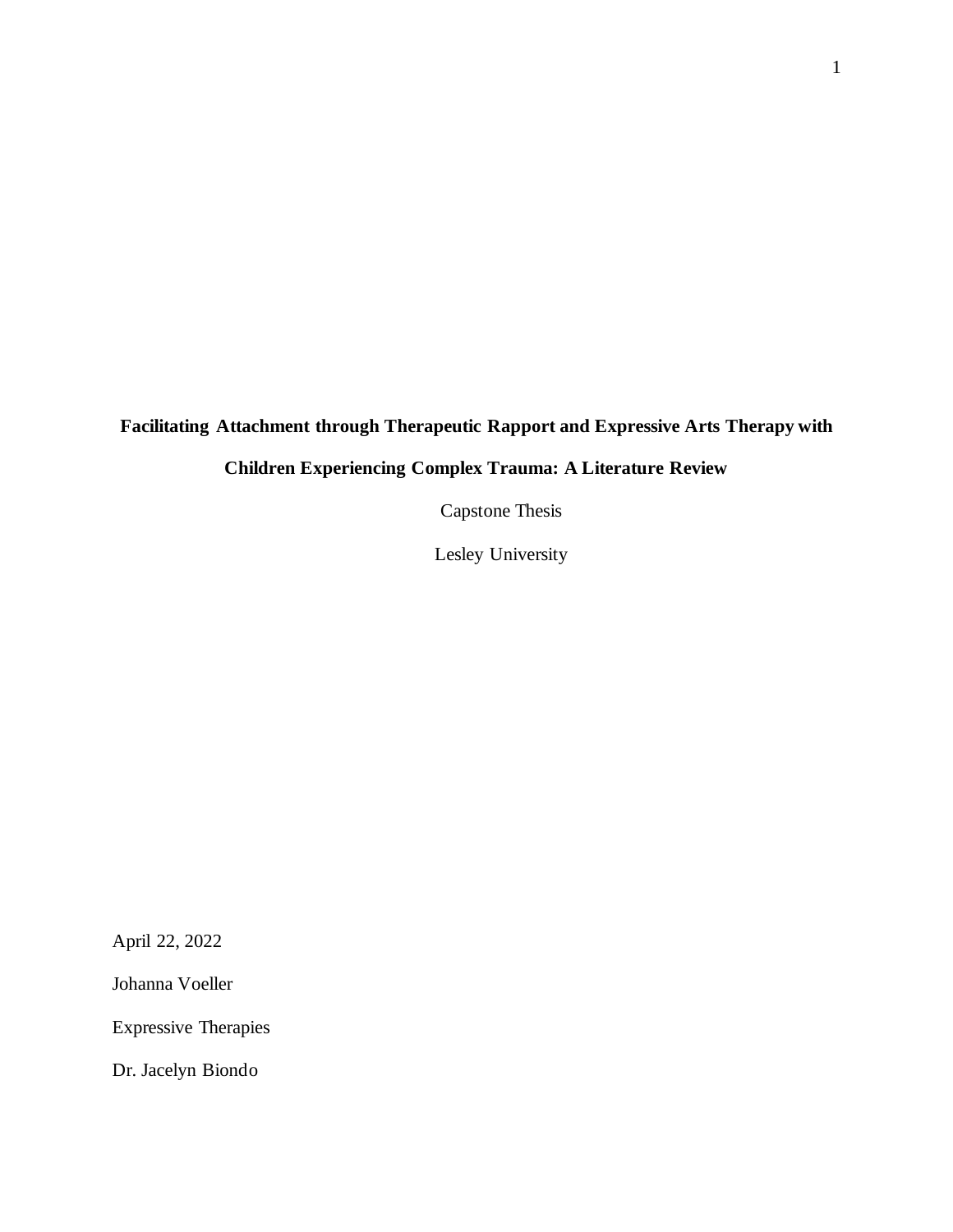#### **Abstract**

The aim of this capstone is to review the connection between therapeutic alliance and attachment with traumatized children supported by expressive arts in therapy and to the impact on therapeutic outcome. Within the therapeutic encounter is a potent opportunity to develop healthy attachment patterns that bridge into the client's other relationships in their life. Complex trauma affects children physically and psychologically leaving lifelong consequences of interpersonal challenges. The impetus for study of this topic was curiosity centered on the impact of the therapeutic alliance as it relates to attachment, and therapeutic outcomes. Throughout the course of this literature review, the role of the caregiver became a third person in the therapeutic relationship with a significant role in the child's ability to experience positive working alliance and growth in therapy. The expressive art's role as a mediator in the working alliance has been discovered to be an incredible conduit in the context of trauma treatment supporting the development of safety, trust, collaboration, and non-verbal ways of processing trauma. Implications of this validates the hypothesis that the therapeutic alliance is a significant contributor to the outcomes in therapy and the expressive arts have a valuable purpose as the mode of communication in therapy. Posttraumatic growth can occur in the wake of complex trauma. As clinicians, there is a responsibility to tend to the therapeutic alliance and view it as an integral, formative, critical and dynamic aspect of therapy.

*Keywords:* Attachment, expressive arts therapy, complex trauma, therapeutic alliance *Author Identity:* The author identifies as a straight, White female in her early thirties, born in the United States and living in Mexico.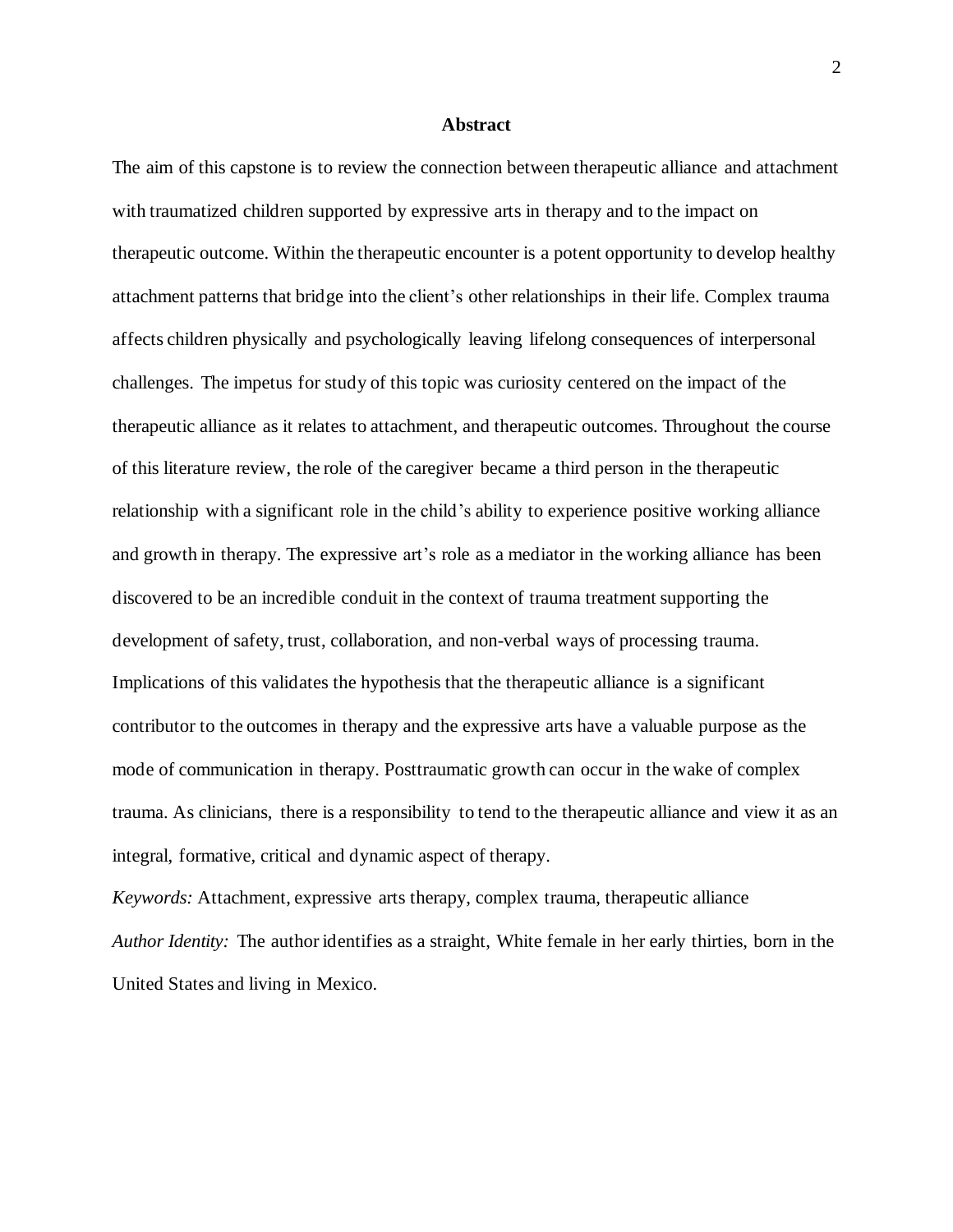Facilitating Attachment through Therapeutic Rapport and Expressive Arts Therapy with Children Experiencing Complex Trauma: A Literature Review

#### **Introduction**

I approach this paper with a core belief that attachment is fundamental to a child's development, beyond experiencing a sense of safety, and that attachment is a component of posttraumatic growth. Attachment is necessary for development because attachment patterns continue to manifest in adulthood and impact self-worth, interpersonal situations, closeness to others and much more in the way of relational development (Corem et al., 2015). The client's attachment style impacts how they relate to the therapist. Attachment patterns are altered in early childhood when attachment is disrupted between the child and their caregiver. Green et al. (2013) stated that, "attachment relationships…are revisable within the context of new relationships" (p. 96). Thus, the therapist can develop a secure attachment with the client. When working with trauma in therapy, a strong therapeutic relationship is paramount to creating a safe space; considered to be a window of tolerance where one can function optimally, diving into their trauma without feeling overwhelmed (Perryman et al., 2019).

I will also dive into the role expressive arts therapy has in supporting the therapist's rapport building and treatment objective for the client with disordered attachment. Corem et al. (2015) conducted a study to understand the correlation between the patient's style of attachment to the therapist and their attitude working with art materials in a therapeutic setting. They discovered a positive correlation between secure attachment with the therapist and the positive engagement with art materials in the therapeutic process. Conversely, they confirmed that "high levels of insecure attachment hinder the development of the relationship with the therapist as a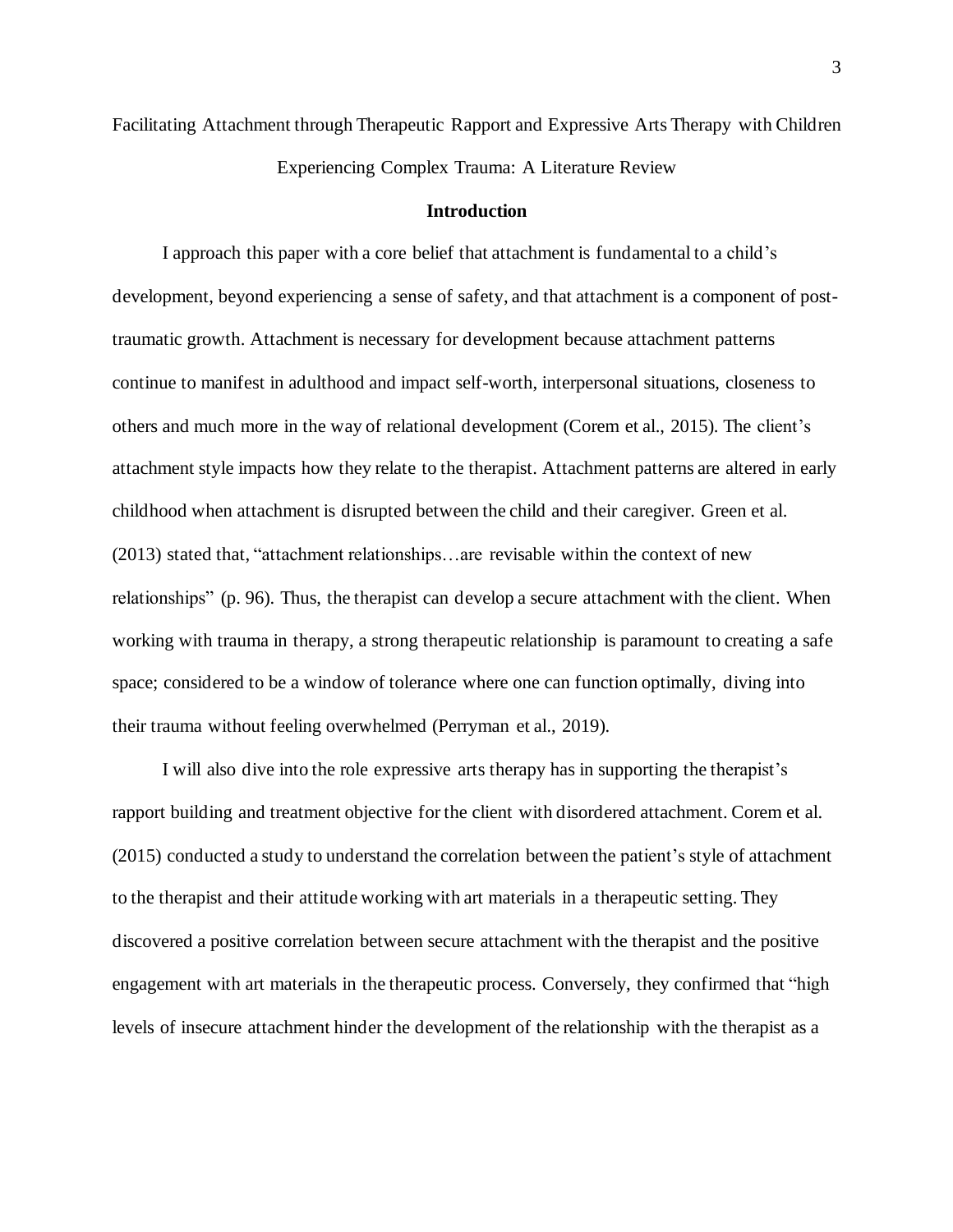safe base for exploration and have a detrimental effect on the perception of the situation" (Corem et al., 2015, p. 15).

The question I seek to examine through this literature review is "how can therapeutic rapport, between therapist and the client experiencing disordered attachment, be supported by expressive arts therapy and how can it facilitate development of healthy attachment patterns?" I will provide recommendations on how the materials and methods within expressive arts therapy can promote secure attachment between client and therapist and demonstrate how the arts-based interventions are a vehicle to support the therapeutic alliance.

I will also explore the dynamics within the therapeutic alliance to understand what contributes to positive therapeutic outcomes. Ovenstad et al. (2020) conducted a study on therapist behaviors to understand what behaviors are associated with a strong alliance using the Therapeutic Alliance Scale for Children-revised. Specific rapport-building strategies were discovered to predict positive outcomes in subsequent sessions which has arguably deemed alliance-building to be a necessary and preliminary focus of therapy. Youth who have experienced trauma are less likely to be ready to engage with the therapist in treatment (Ovenstad et al., 2020). Therapists may encounter initial levels of resistance. It could be hypothesized that initial resistance to verbally engage could be assisted by interaction through expressive arts. I will define further how the arts are a strength aiding in the development of the therapeutic alliance. The therapist is a key factor in the relationship, their approach, objectives, demeanor, experience, attitude, and qualities. Ovenstadet al. (2020) determined that certain therapist behaviors such as talking about trauma in early sessions, a focus on rapport-building, and treatment socialization with an emphasis on collaboration increased the therapeutic alliance. It was discovered that higher levels of early structuring of the session were associated with less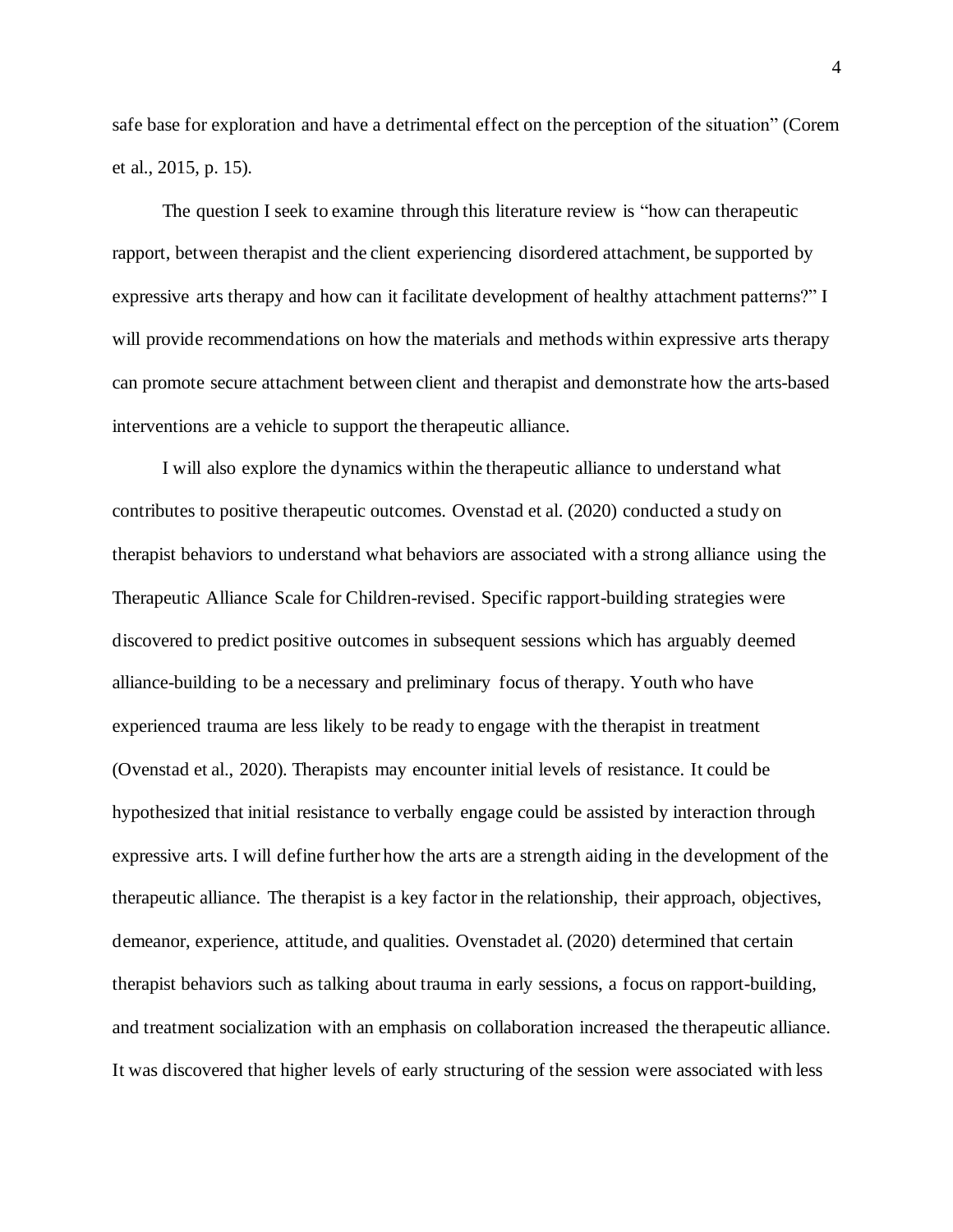client task involvement. I will explore how a person-centered approach where the client is the guide within treatment increases the therapist's rapport with the client. Collaboration as a core principle in trauma-informed practice is also supported in the research as a necessary element to foster in the relationship for greater therapeutic alliance (Ovenstad et al., 2020).

#### **Literature Review**

The reason why this literature review is important is because the client-therapist relationship is the cornerstone of successful treatment. Attachment patterns are universally applicable to every client. I desire to demonstrate how clients with disordered attachment have a hopeful outlook, especially youth. Secure attachment is an attainable result that bridges to future relationships. This paper is structured to examine the literature on attachment theory, posttraumatic growth, therapeutic rapport, the impact of therapeutic rapport on children experiencing complex trauma and disordered attachment, and the expressive arts methodsthat support the building of the therapeutic relationship. A central focus of my research will be to discover how the arts-based interventions support the therapeutic alliance.

I am approaching this literature review with a notion that the predictor of treatment outcomes is the quality of the therapeutic alliance. I am also approaching this with the belief that attachment in a relationship is core to the child's development beyond just a sense of safety and security and attachment is a necessary component of post-traumatic growth. I hope the outcome of this project will give me a deeper understanding of the therapeutic relationship and influence my behavior and methodsin future client relationships. I want to see how the expressive arts may be used as an intervention for individuals experiencing complex trauma.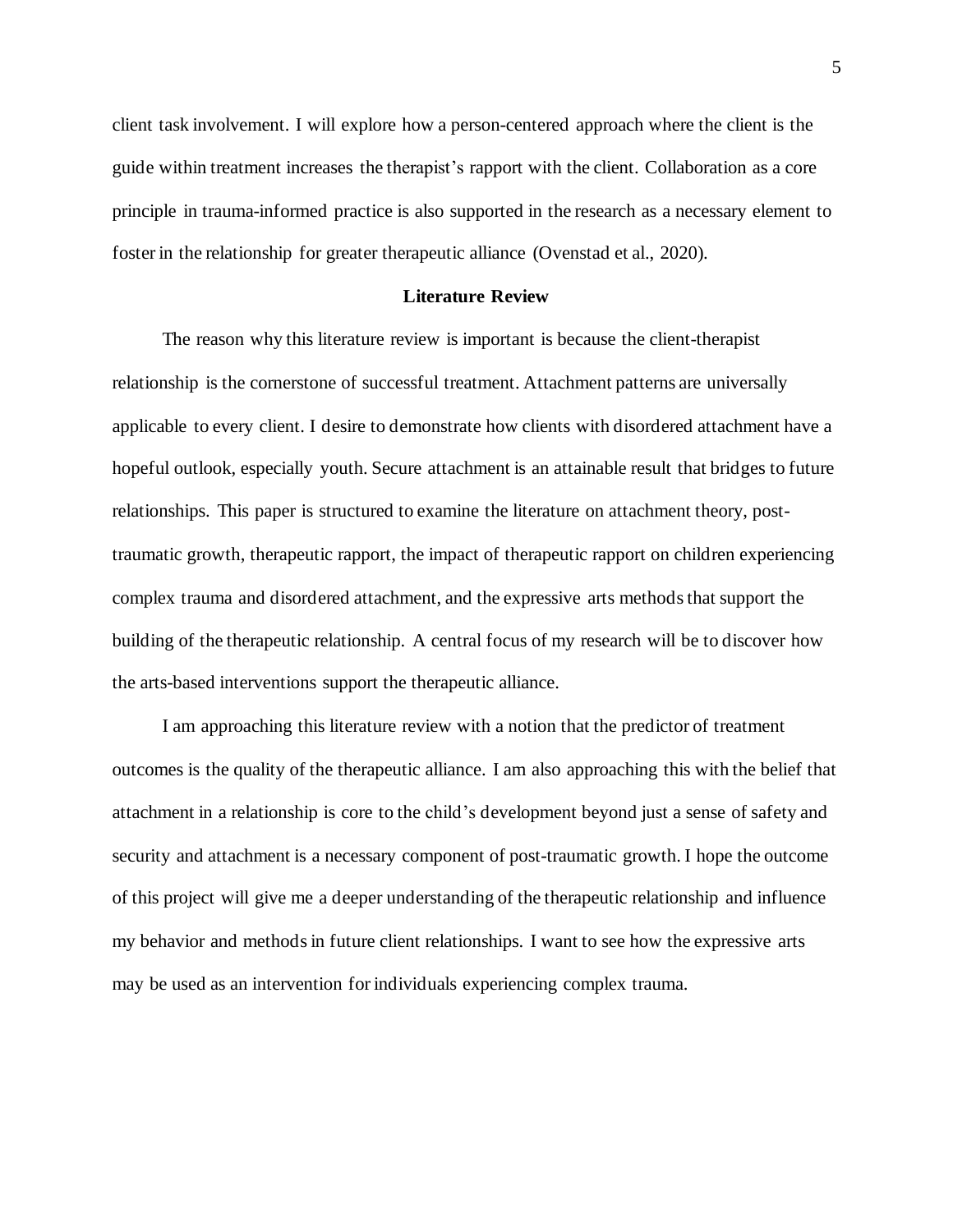## **Attachment Theory**

Attachment, as a survival mechanism, is a function of the brain's development of patterns and connections through being in relationship with attachment figures (Mamis, 2020). Quality of attachment is predicted by the emotional availability and responsiveness of the caregiver in infancy. Studies on attachment theory have focused on attachment styles which is described by Miulincer et al. (2013) as "a systematic pattern of relational expectations, emotions, and behaviors conceptualized as the psychological residue of each person's unique attachment history" (p. 606). Attachment theory posits that problems in childhood relationships produce consequences in adulthood (Miklewska, 2021). Attachment styles in childhood are a predictor of future attachment patterns in relationships throughout the lifespan.

According to Mikulincer et al. (2013), attachment is essential to survival, is active throughout life and "is manifested in thoughts, emotions, and behaviors related to support seeking" (p. 606). When an attachment figure is unavailable to the child, the sense of security is not developed, and psychological doubting of self and others can occur and result in an insecure attachment style. Though these attachment patterns are determined in early childhood, the quality of the relationship with subsequent attachment figures has the possibility of altering the sense of security and shifting the attachment dimension of the person (Mikulincer et al., 2013).

Attachment figures are those who are a reliable source of support and comfort. They provide an emotional safe-haven and secure base from which a person can explore and learn about the world developing their own capacities and personality (Mikulincer et al., 2013). The qualities of the therapeutic relationship suggest the therapist is an attachment figure providing safety and security to explore and develop the self, unconditional positive regard, and support through the experience of a range of emotions.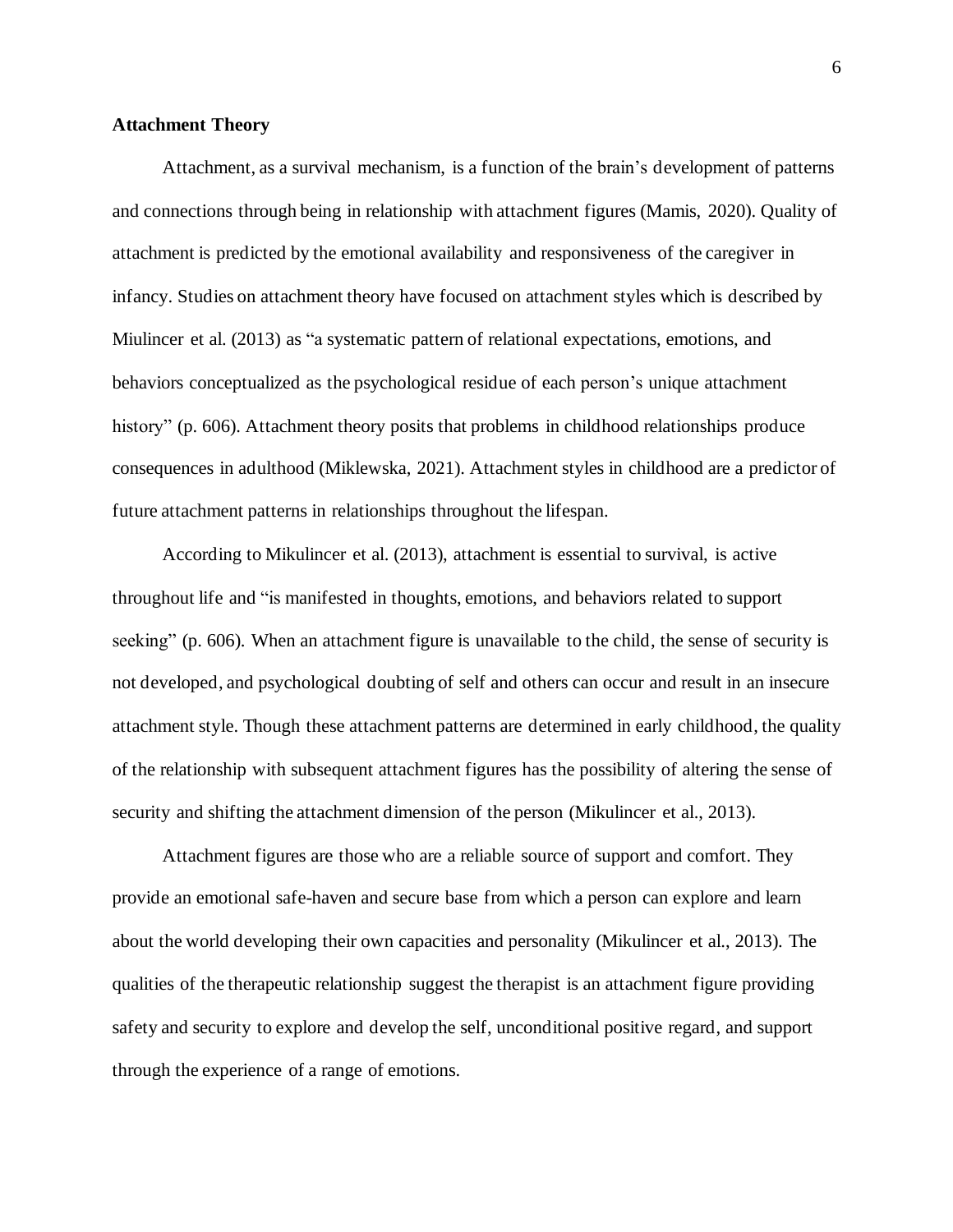Emotion regulation is a behavior the child is able to perform dependent on the quality of the relationship with the caregiver and attachment style. Cooke et al. (2019) described emotion regulation as "the extrinsic and intrinsic processes responsible for monitoring, evaluating, and modifying emotional reactions, especially their intensive and temporal features, to accomplish one's goals" (p. 1104). The beliefs that children develop in the relationship with caregiver shape social and emotional development, influence the child's attachment style, and serve as a prototype for future relationships (Khan et al., 2020). Emotional regulation is a product of attachment and is significant because these processes constantly influence the experience and expression of emotion (Cooke et al., 2019). A child with secure attachment has increased abilities to emotionally regulate, higher tolerance, and coping strategies. It's evident that positive psychological and behavioral outcomes are associated with secure attachment. What happens when the caregiver is not supportive, is emotionally distant, does not provide a secure base, and demonstrates neglect and deprivation in early childhood?

### *Attachment Styles*

Based on Ainsworth et al.'s 1970 work, three categories of attachment style emerged: secure, avoidant, and ambivalent. A secure base of attachment allows the child to recover from emotional distress and develop healthy coping mechanisms. Avoidant and ambivalent attachment styles represent insecure attachment. Later developments identified a fourth attachment style called disorganized or disoriented attachment wherein the child demonstratesfluctuations or incoherent patterns of behaviors (Malik et al., 2021). The qualities of this caregiver relationship make the child feel fear and reassurance.

**Description of Attachment Styles.** Ainsworth (in Malik et al., 2021) conducted laboratory studies on attachment styles in babies with their caregivers and noted the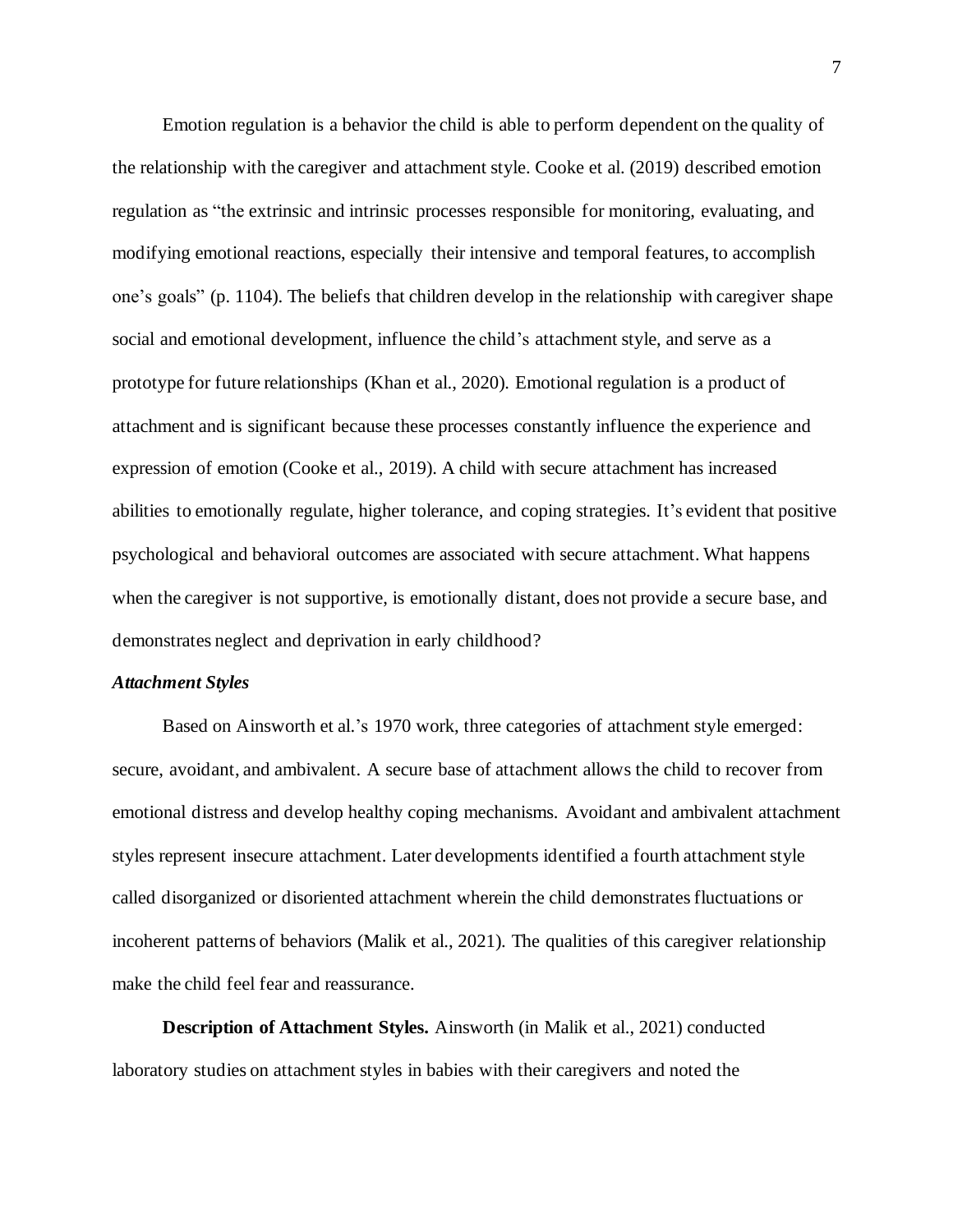differentiation in attachment styles. In every observation, there was a stranger present upon the caregiver's absence. Children with a secure attachment style appear distressed in the absence of their caregiver, wary of the stranger, and happily greeted the caregiver upon their return. Children with an avoidant attachment style do not display emotional distress when the caregiver left, did not seem upset by a stranger's presence during that time, and appeared oblivious upon the caregiver's return. Those with an ambivalent insecure attachment demonstrated significant distress when the caregiver left the room, feared the stranger, and approached the caregiver upon return but resisted contact or pushed the caregiver away (Malik et al., 2021). Disorganized attachment style came later and was characterized by an odd response in the child's behavior demonstrated by both fear and reassurance (Malik et al., 2021).

#### *Characteristics of Attachment Disorders in Children*

Disruption in the caregiver relationship leads to attachment disorder symptoms. According to Kliewer-Neumann et al. (2018), "attachment disorder symptoms are more common with children being exposed to abuse or neglect or being separated from prior caregivers" (p. 2). Disrupted bonds result in two distinct diagnosis of attachment disorders in the Diagnostical and Statistical Manual Fifth Edition (DSM-5). The inhibited type of attachment is referred to as Reactive Attachment Disorder of Infancy and Early Childhood and the disinhibited type is Disinhibited Social Engagement Disorder (DSED). Disinhibited attachment symptoms according to Kliewer-Neumann et al. (2018) are characterized by "withdrawal, hyper vigilance and ambivalence towards the caregiver" (p. 2). Children diagnosed with the disinhibited type "seek contact and proximity to any available person. This behavior pattern relates to indiscriminate friendliness" (Kliewer-Neumann et al., 2018, p. 2).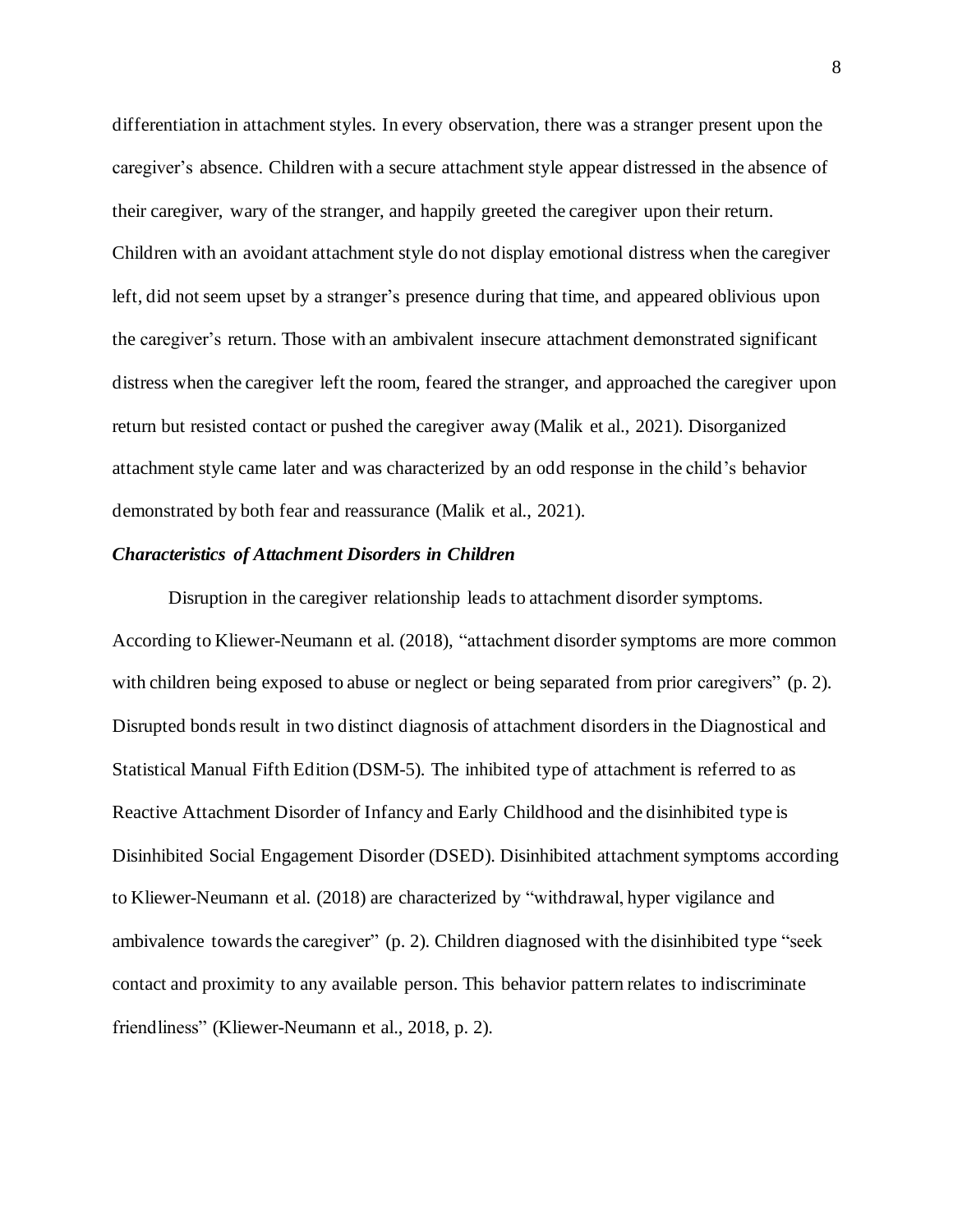The assessment and diagnosis of attachment disorders include observation, interviews, and questionnaires and varied assessment tools. Kliewer-Neumann et al. (2018) implemented several diagnostic assessment tools in their research with German foster children who had been exposed to neglect and maltreatment with their biological families. The longitudinal quantitative study used several assessments for attachment disordersymptoms which included the parent as the respondent and behavioral observations. The results described inhibited and disinhibited attachment styles among the foster children (Kliewer-Neumann et al., 2018). The recommendation as a result of this research was for several assessment tools to be used in the diagnosis of attachment disorders. Both the history of attachment behavior and current behavior patterns are important factors to assess. It is also recommended that a multi-method approach be used to include observation and diagnostic assessments for a valid diagnosis.

#### *Contributing Factors to Attachment Disorders*

Lack of emotional bonds with the attachment figure or the experience of physical or mental violence is the most significant contributing factor to maladaptive attachment patterns and disorders. According to Miklewska (2021) the lack of emotional bonds with the attachment figure, "results in loss of trust in the immediate surrounding which is necessary for the proper mental development of a child" (p. 27). The lack of a proper sense of security in a child is a significant cause of disorders including personality, social, and behavioral disorders. The consequence of early problems related to functioning in important relationships and creating lasting relationships are problems in establishing friendships, close relationships with peers, and the opposite sex in later life (Miklewska, 2021).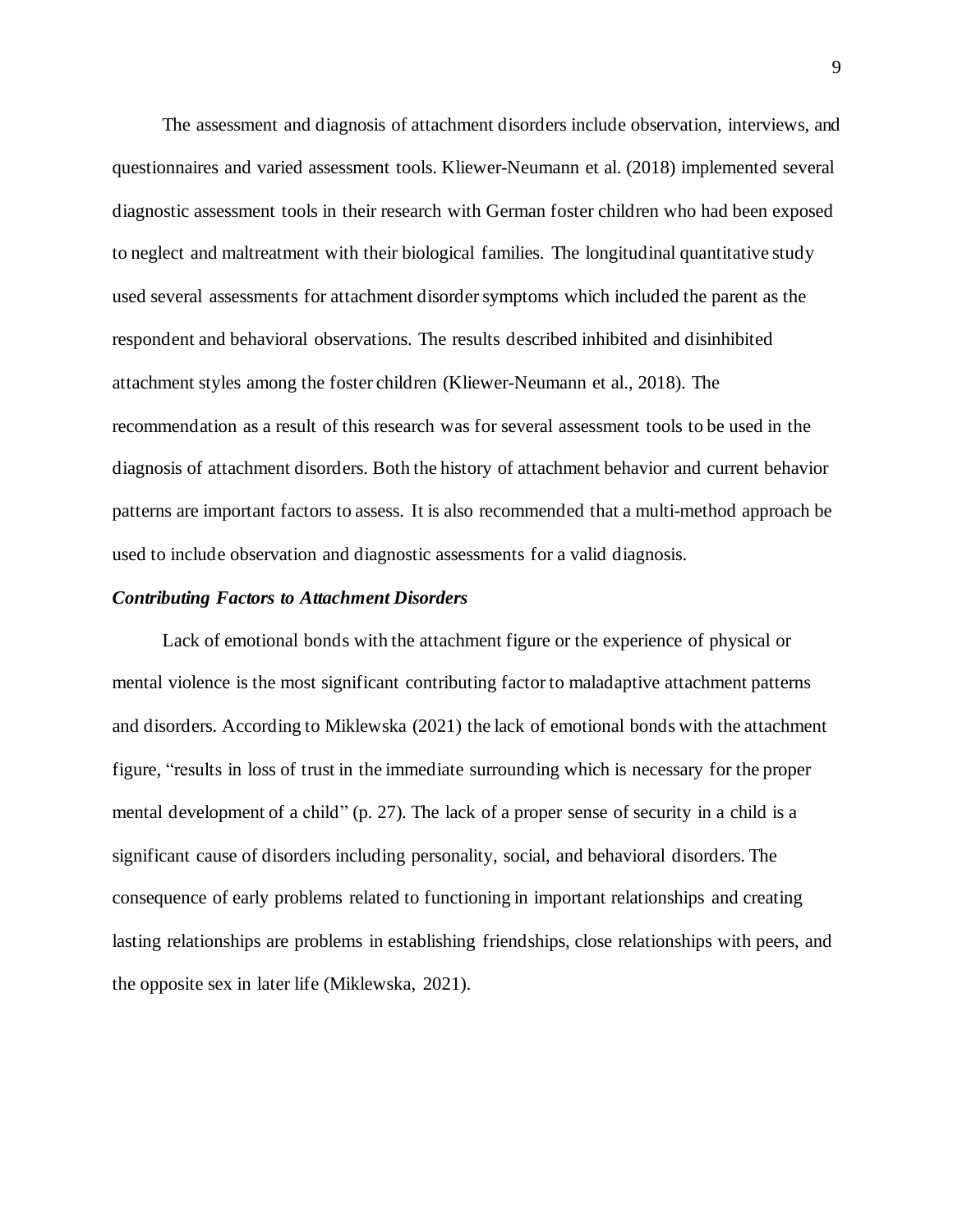### **Trauma and Attachment**

Disruption, maltreatment, and neglect represent trauma to the child, and may disrupt the primary relationship between the caregiver and child. Trauma experienced in childhood reverberates into adulthood and the attachment style developed in childhood, carries into future relationships causing further disruption and experiencing of trauma (Godbout et al., 2019). Complex post-traumatic stress disorder is a resulting symptom of childhood interpersonal trauma and manifests as difficulty regulating emotions, and difficulty in relationships and identity (Godbout et al., 2019). A strong correlation exists between disordered attachment patterns and the experience of trauma (Godbout et al., 2019).

# *The Relationship Between Trauma and Attachment*

The implications of early childhood relationship to caregivers are far-reaching and manifest in adolescent and adult behaviors and relationships. Disruptions in secure early attachment have been implicated in the development of personality pathology. Dissociative processes later in life are linked to hostile, neglecting treatment by the caregiver who was unable to facilitate the resolution of fear (Malik et al., 2021). Disordered attachment symptoms must be recognized as trauma-related for proper evaluation and treatment. Studies have documented that exposure to childhood abuse or neglect is related to various borderline personality-related symptoms. The severity of trauma in childhood by an attachment figure is likely to trigger negative beliefs about oneself in adult relationships which in turn increases the risk of disorders (Godbout et al., 2018). Godbout et al. (2018) stated that, "Survivors of childhood maltreatment may internalize negative schema about themselves, others, and their relationships with other people, leading to insecure attachment" (p. 91).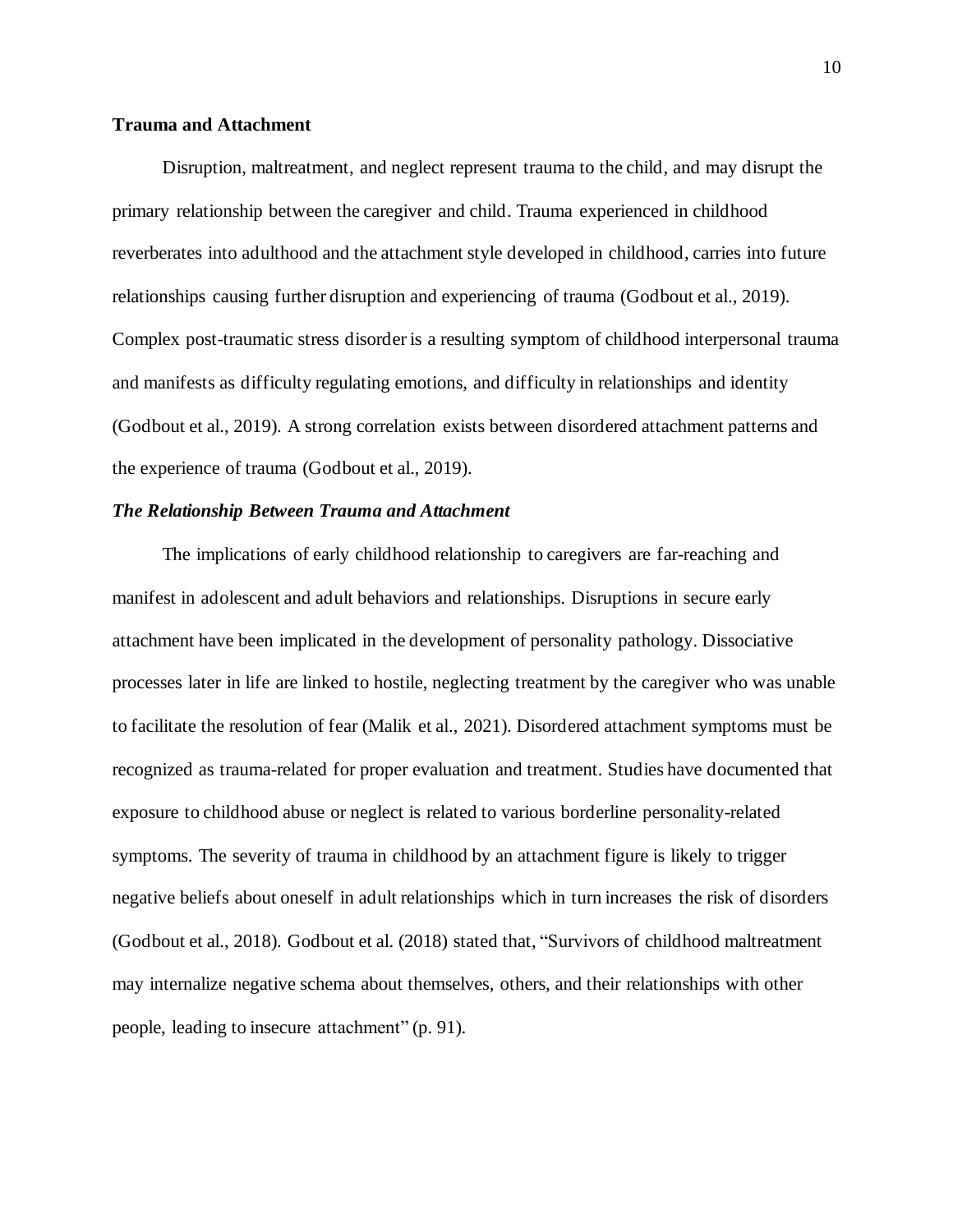# *Complex Trauma*

Complex trauma encompasses prolonged and repeated harmful events that are interpersonal in nature. Associated with interpersonal symptoms are "behavioral disruptions and distorted interpersonal schemata" (Nieuwehove & Meganck, 2019, p. 903). The neurobiology of trauma demonstrates trauma's impact on specific areas of the brain. According to Otu (2020) these areas include "changes in the amygdala, medial prefrontal cortex, and hippocampus" (p. 3). Disruptions to these areas of the brain are responsible for regulating fear, learning, and memory. The effect of dysregulation to these areas of the child's brain is an activation of the parasympathetic nervous system demonstrated by "increased monitoring for threats and decreased ability to learn and remember that safe people and places truly don't pose a danger (Otu, 2020, p. 3).

Complex trauma in early childhood is characterized by severe, chronic, and prolonged trauma exposure to developmentally adverse traumatic events most often of interpersonal nature. According to Dye (2018), "these exposures occur within the child's caregiving system and include physical, emotional and educational neglect and child maltreatment beginning in early childhood" (p. 382). The cumulative effect of trauma leads to symptom complexity including emotional and interpersonal dysregulation, substance abuse and suicidality. The effects of earlychildhood trauma can persist into adulthood with adults at a higher risk of physical and psychological problems (Dye, 2018).

Complex trauma is isolating, and the therapist must work to develop safety and build the emotional support system for the child's continued recovery through the therapeutic alliance. According to Otu (2020), "a key step in recovery from complex trauma is the establishment of a sustained feeling of safety in the child" (p. 3). The therapist must give intentional focus on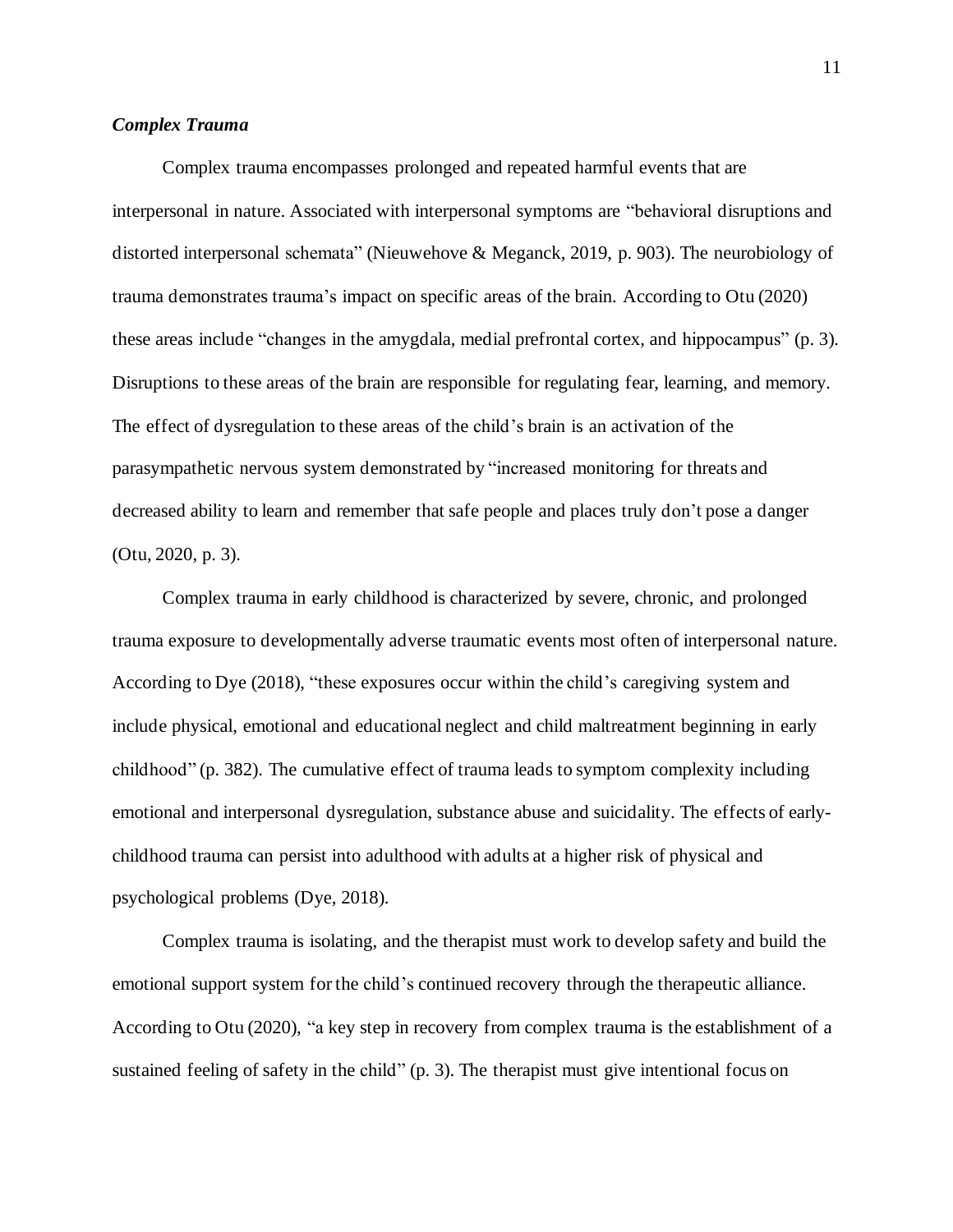building the child's support system, connecting socially, and bonding with the caregiver (Otu, 2020). The interpersonal challenges that come out of the experience of complex trauma become a focus in the therapeutic relationship on building safety, and healthy attachment patterns.

# *How Do Healthy Attachment Patterns Develop in Traumatized Youth?*

According to Lowe (2016), "The attachment system fosters engagement with an 'attachment figure' for personal support, particularly when distressed; a 'secure base' from which to explore and a 'safe haven' to return to" (p. 62). Youth who have experienced disruption in their relationships with attachment figures develop insecure attachment styles which influence attachment patterns in future relationships affecting their inter-personal relationships, behavior and functioning (Lowe, 2016). It is possible for an individual with these characteristics to develop healthy attachment patterns in the context of a safe and supportive relationship with an attachment figure such as the therapist. In the therapeutic relationship, the therapist can provide a supportive and secure base from which the child can expand their social and emotional skills developing empathy, boundaries, learning how to manage emotions, care for oneself, and build healthy relationships. Secure attachment can be learned, and it develops in and through relationship. The child must form new neural networks and connections through interacting with an attachment figure that provides a secure base (Lowe, 2016).

# *Attachment-Informed Clinical Work*

Malik et al. (2021) described the necessity of adopting an attachment-informed framework for understanding child and adolescent psychopathology stating that it "is essential in understanding risk as well as resilience, and in developing more accurate and comprehensive biopsychosocial formulations" (p. 311). Various theories and methods can be applied; however, it is essential to adopt an attachment-informed framework that accounts for the childhood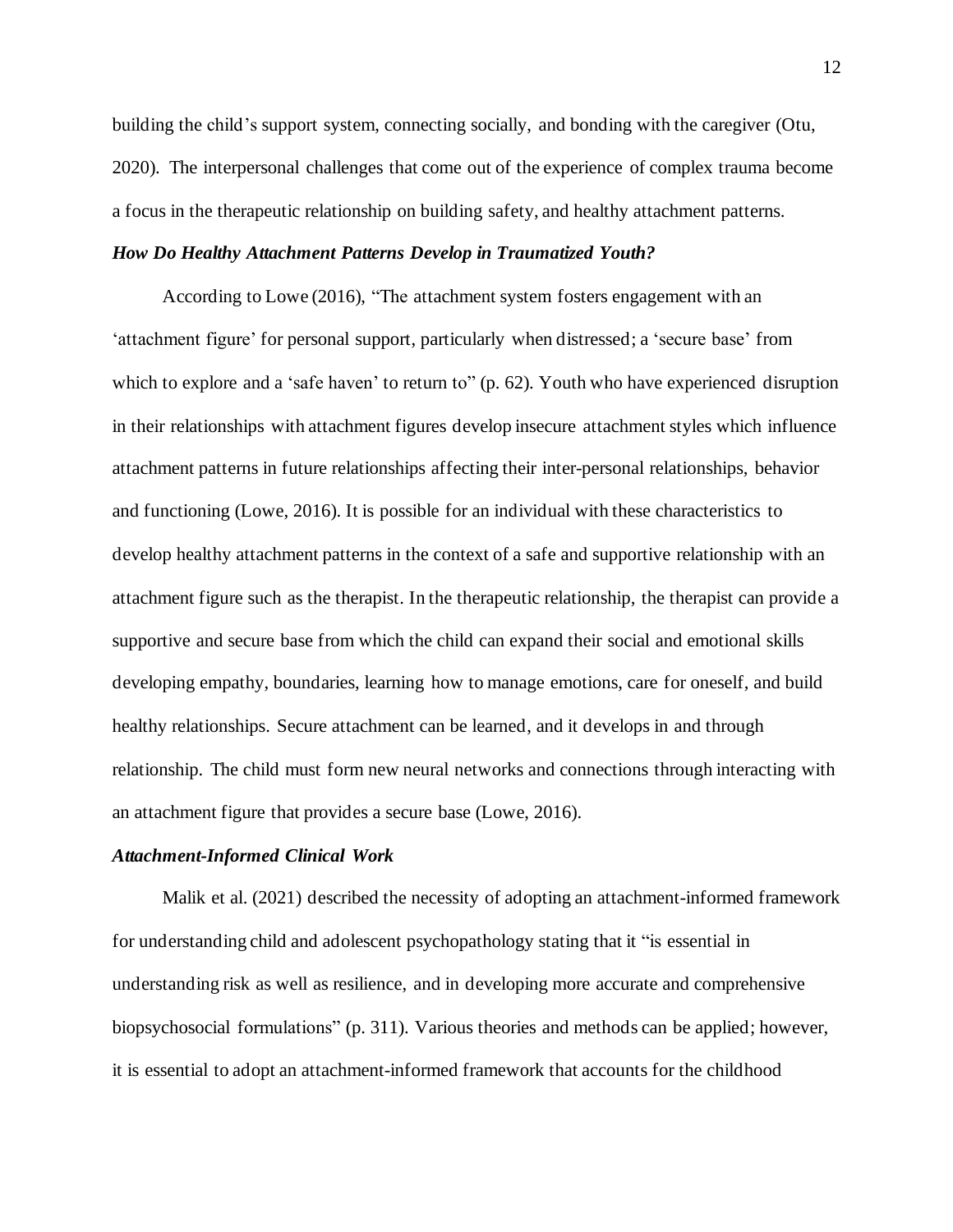interpersonal and relational trauma from core attachment figures. According to Bowlby, in Levy and Johnson (2019):

The chief role of the therapist is to provide the patient with a temporary attachment figure through which the patient might gain access to a secure base from which to explore both himself and also his relations with all those with whom he has made or might make, an affectional bond. (p. 180)

Interventions often integrate developmental theory and family systems models primarily focus on "(a) improving caregiver sensitivity, empathy, and responsiveness; (b) fostering child self-efficacy and autonomy; and (c) increasing the reciprocity and emotional engagement between child and caregiver" (Levy & Johnson, 2019, p. 180). There is wide support of attachment interventions that focus on behavioral pattern and that include psychoeducation regarding healthy parent–child interactions and effective parenting (Levy & Johnson, 2019).

Complex trauma is often interpersonal, chronic, and spans significant time which relates to the trauma in disordered attachment relationships. A complex trauma scenario is described by Pleines (2019) as, "Children may have insufficient internal resources for managing stress and collaborating with others when their relationship with their primary caregiver has been impacted by the caregiver's own chronic stress and trauma" (p. 346). Pleines (2019) proposed applying attachment principles to trauma-focused cognitive behavioral therapy (TF-CBT) which has been widely used in the treatment of children impacted by trauma. Attachment-informed treatment offersthe opportunity for change over time in corrective relationships such as the therapeutic relationship. Pleines (2019) also described an attachment-informed treatment scenario where the child client was able to develop a secure base with the therapist in treatment to be able to utilize the behaviors that were modeled by the therapist. The therapist in this scenario becomes a source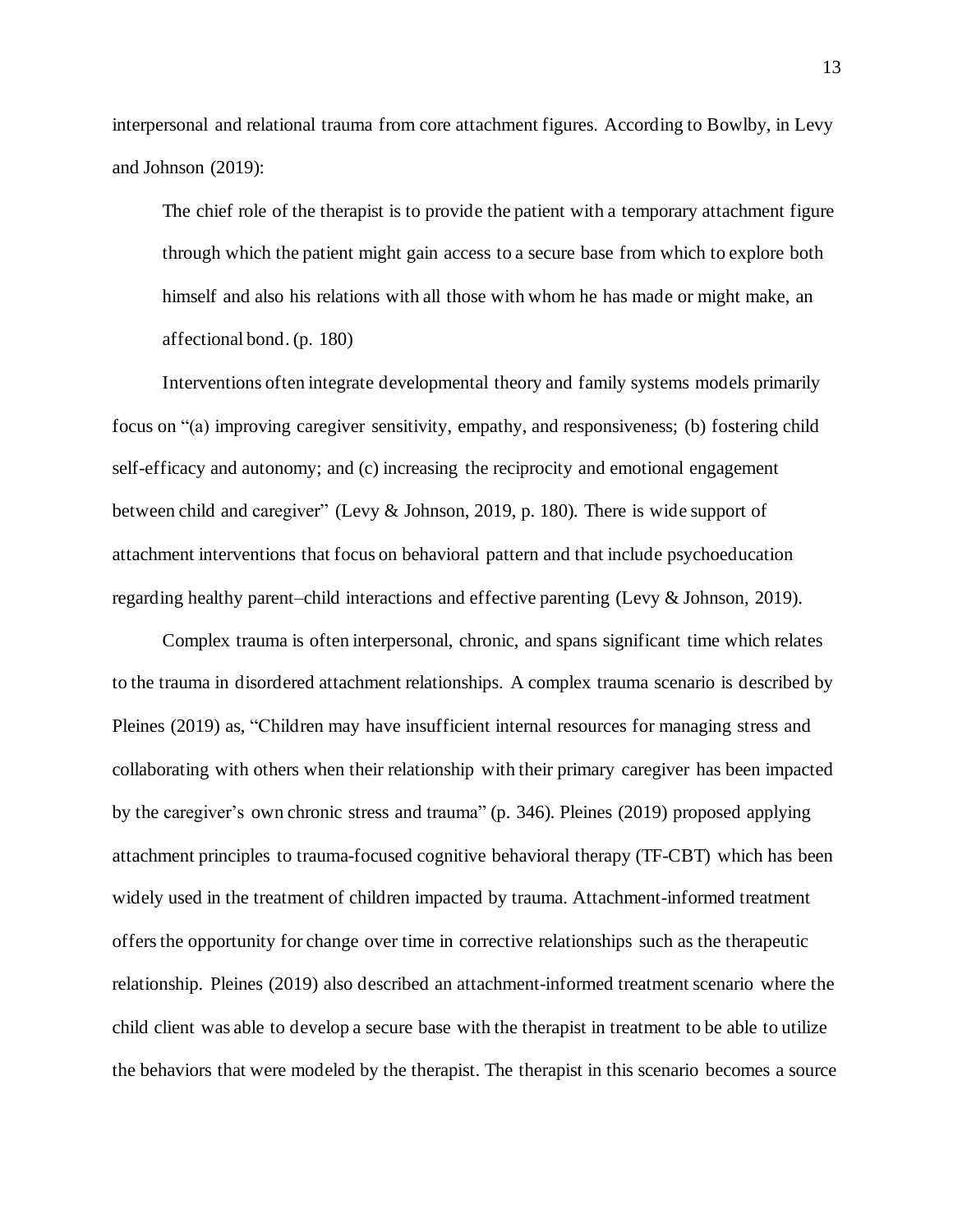of secure attachment for the client to have the opportunity to grow into new behaviors. Recommendations for attachment-informed therapy include assessment of caregivers, the clinician-parent attachment, and the parent-child relationship, relationship-building with the caregiver, and reflective functioning growth.

There are certain factors that have been identified through research to be critical for a child to form a healthy attachment style. Pleines (2019) outlined four factors that must be present for effective treatment: (1) a relationship with a caregiver who has a secure attachment style (2) tolerance of frustration (3) parental reflective functioning, or mentalization; and (4) caregiver self-awareness to recognize affect regulation needs for themselves and the child. Trauma Focused Cognitive Behavioral Therapy is a treatment approach that can be implemented by involving the caregiver in assessment and treatment. It may be that the parent/caregiver needs psychoeducation and to work closely with the therapist on their reflective functioning abilities. Reflective functioning skills rely on embodied empathy and are essential for sensitive caregiving. Pleines (2019) recommended that the therapist assess reflective functioning skills and develops these skills with the caregiver in the therapeutic relationship.

Furthermore, Bowlby (in Levy & Johnson, 2019) identified six goals of psychotherapy from the lens of attachment theory: (a) establishing a secure base for the child to explore emotionally difficult memories; (b) explore past attachments and previous relationships; (c) exploring the therapeutic relationship and how the client may relate this bond to relationships or experiences outside of therapy; (d) linking past experiences to present ones and how current relationships relate to previous relationships; and (e) revising internal working models, helping the patient to feel, think, and act in new ways that are unlike past relationships. Recommendations for attachment-informed strategies for dyadic work in the therapeutic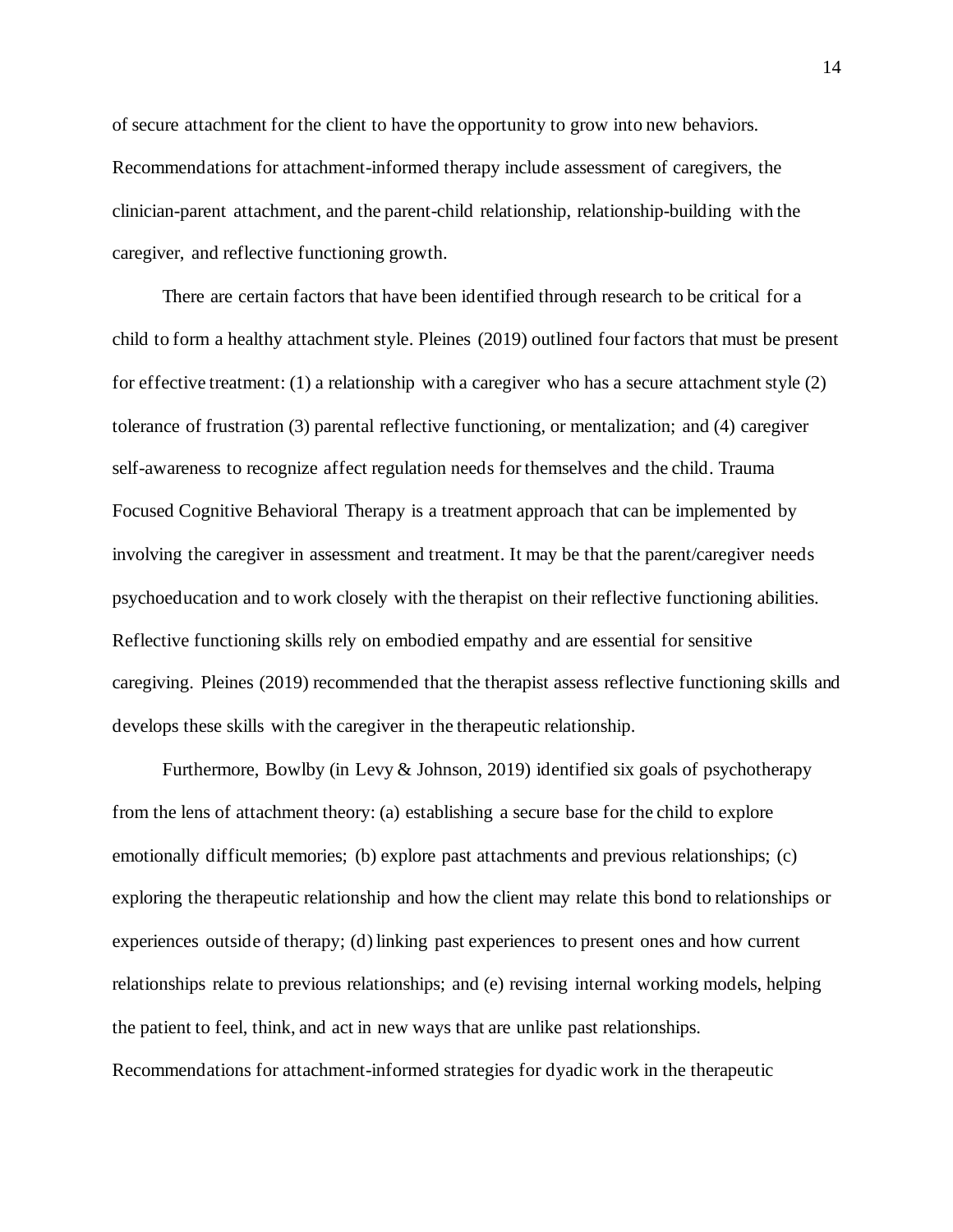relationship and focused interventions for caregivers will be explored further as the research focuses on practical application and implementation of attachment-informed interventions.

### **Components of the Therapeutic Relationship**

The therapeutic relationship has the potential to foster healthy attachment in youth. The qualities and components of the therapeutic relationship will be further discussed in this section to understand what creates a bond with the child, how the bond is developed and the significance of this bond in the child's development and attachment style throughout their lifespan.

#### *The Influence of the Therapist's Attachment Style*

Each person has their unique attachment style which describes the way we relate to others in relationships. The attachment style of the therapist is activated when working with their clients and caregivers. Pleines (2019) described examples of personal encounters with client's and their caregivers in which the therapist's personal attachment style was triggered in these relationships. Childhood attachment patterns were evident in the therapeutic relationship through interactions with the treatment team, the child's caregiver, and the child. The activation of the therapist's attachment style is closely tied to countertransference and the therapist's ability to develop selfawareness and mitigate countertransference. The therapist's attachment style impacts how the therapist applies their theoretical orientation and meet the client's needsrather than their own psychological needs.

Given the impact of the therapist's attachment style, how does the therapist manage to prevent negative consequences and foster healthy attachment? Self-awareness through reflection and supervision are critical to support healthy attachment and positive interpersonal strategies with clients. According to Pleines (2019), "If a therapist has greater awareness of the potential of counter-transference occurring, they can use supervision and reflective practice to maintain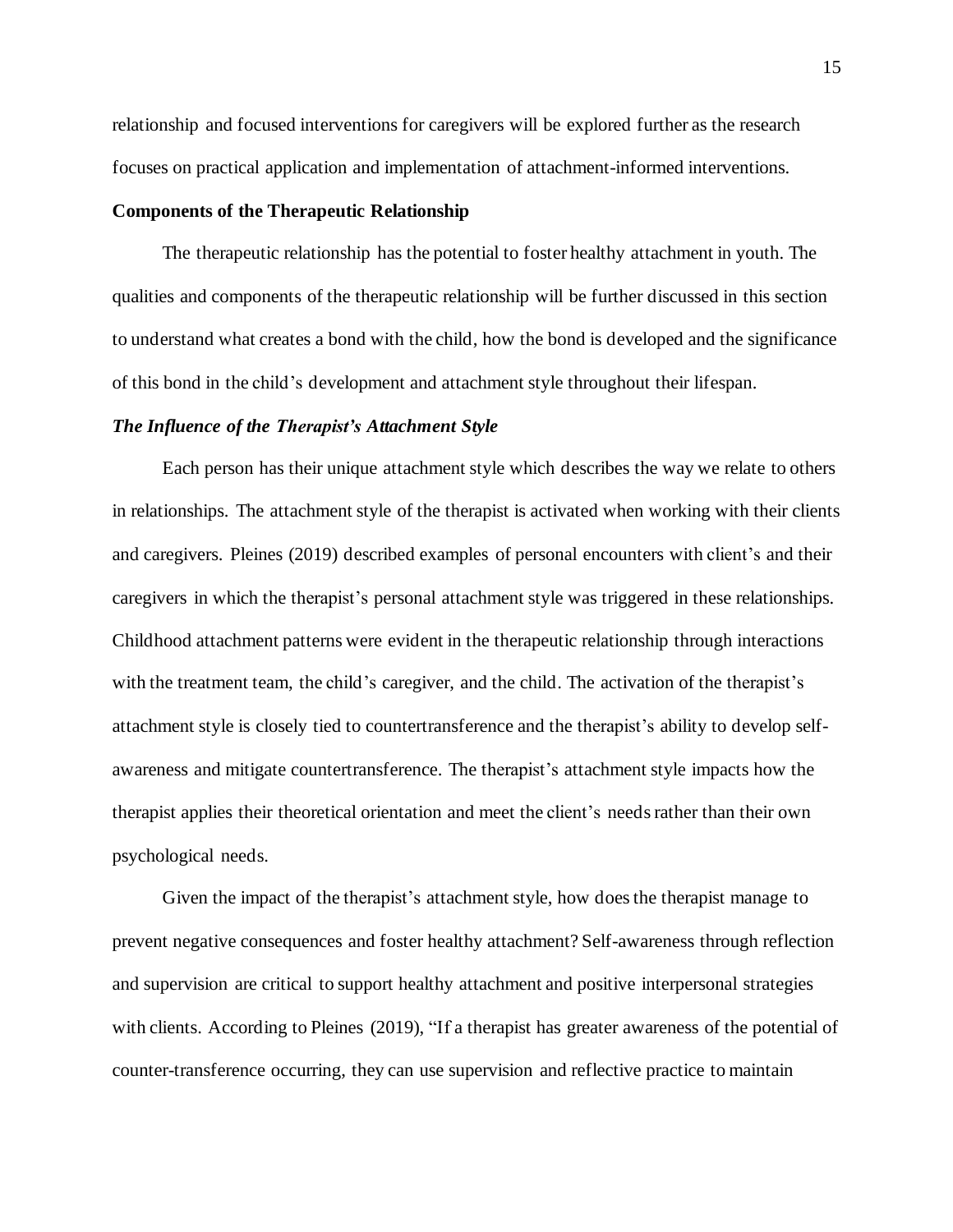ethical and professional boundaries and harness the therapist's humanity into a positive therapeutic process" (p. 61). Without self-awareness of interpersonal behaviors and potential for countertransference, there will be an impact on the therapeutic relationship.

# *The Process of Developing a Working Alliance*

A working alliance is essential to positive outcomes in therapy, and it is developed and strengthened over time. Asin any relationship, time and trust are significant factorsin therapeutic rapport. Lu et al. (2021) stated, "some researchers have suggested that the relationship between therapist attachment and client outcome evolves as the therapeutic encounter transpires and working alliance forms" (p. 2). Loos et al. (2020) researched working alliance between children, their caregiver and the therapist, and stated, "the working alliance increased over the course of therapy and the increase is associated with an improved outcome (reduction of symptoms) in the patient-to-therapist and in the therapist-to-caregiver relationship" (p. 6). The research of Loos et al. (2020) suggests working alliance changes overtime and results in improved outcomes. Additionally, the caregiver's role is key in the treatment of traumatized children; their alliance with the therapist, empathic support and active participation influence the treatment and therapeutic outcomes (Loos et al., 2020).

**Assessing the Working Alliance with Children.** Inventories are commonly used to measure working alliance between therapist and client. In response to an absence of studies conducted on the working alliance with children and adolescents, Figueiredo (2019) conducted a quantitative study using the working alliance inventory for children (WAI-CA) with 109 children/adolescent participants in an outpatient setting located in Portugal. Over the course of up to 35 therapy sessions, the WAI-CA was administered to measure the quality of alliance between therapist and clients who are children. A key aspect of the working alliance with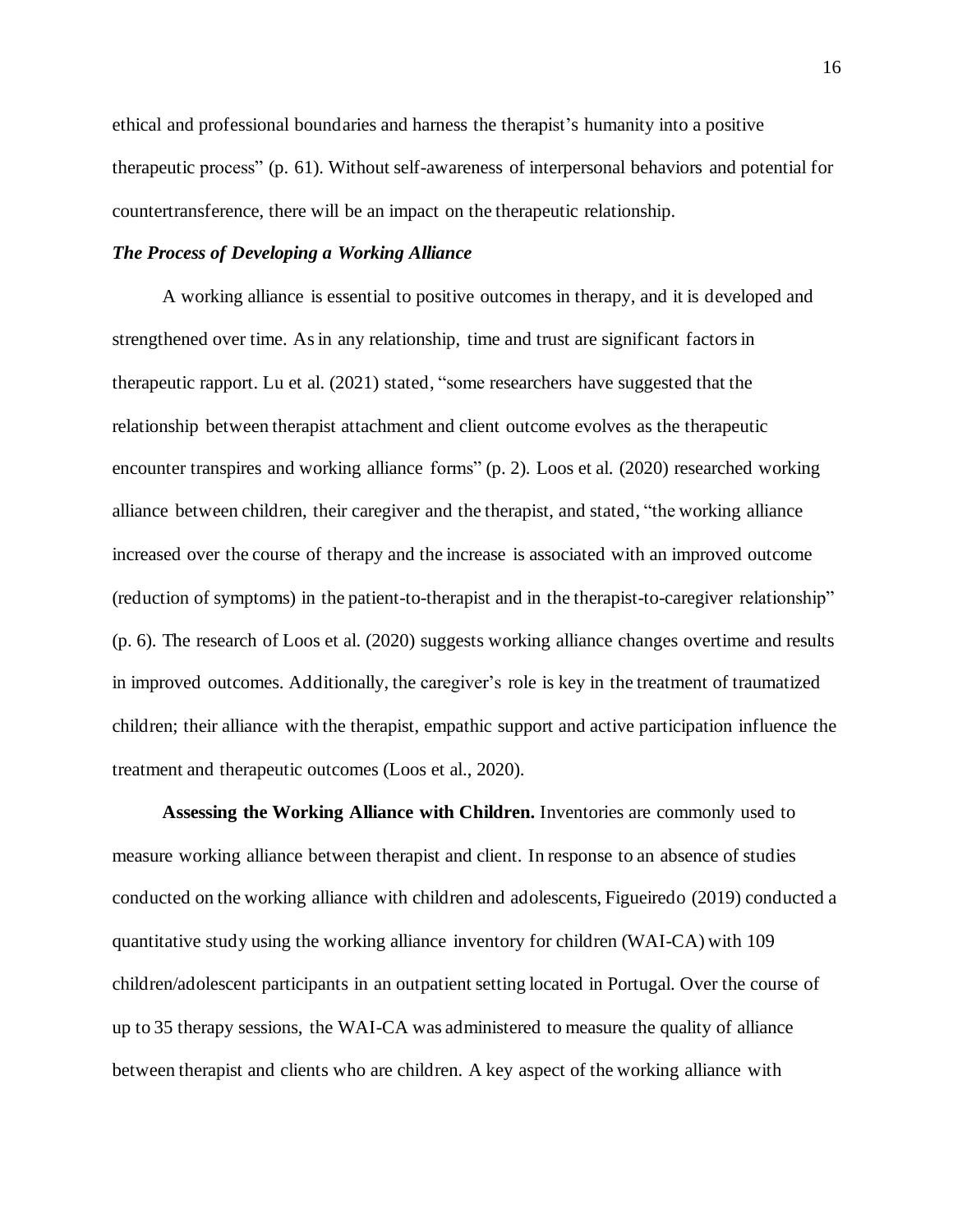children, is the presence of the child's caregiver in the relationship. The children's caregiver was also a participant of the study for a subset of children. Figueiredo (2019) stated, "Furthermore, therapeutic alliance with children and adolescents may be more complex and multidimensional than with adults, as it also involves the therapeutic alliance with the parents" (p. 23).

A differentiator of the WAI-CA from other working alliance inventories are the phrasing of the questions. Questions were intentionally simplified along with the method of response for a younger respondent group. The WAI-CA is an instrument for both children and parents to be the respondents. The study by Figueiredo (2019) on the effectiveness and validity of the inventory demonstrated a positive correlation between children and their parents' responses to the working alliance inventory. The significance of these data indicate that children and their parents evaluate the therapeutic alliance in a similar way, and it underscores the relevance of maintaining a working alliance with parents in addition to the child (Figueiredo et al., 2019). Figueiredo (2019) suggested the use case for the WAI-CA instrument may be used, "to examine several key issues, such as the role of working alliance in process and outcome monitoring, its relation to psychopathology, and parental involvement in psychotherapy" (p. 27). Compatibility of the therapist and client is also a key factor in the strength of the working alliance.

## *The Impact of Trauma on the Therapeutic Alliance*

Dissociative disorders are a result of the experience of complex trauma and early disorganized attachment and have a significant impact on the therapeutic alliance. Symptoms of disassociation are connected to childhood trauma include depersonalization, derealization, a sense of confusion, and difficulty focusing. When the client is experiencing strong emotions, dissociation can interfere with developing a therapeutic alliance. Trust is foundational to formation of a bond with the therapist. Clients with dissociative symptoms can be triggered in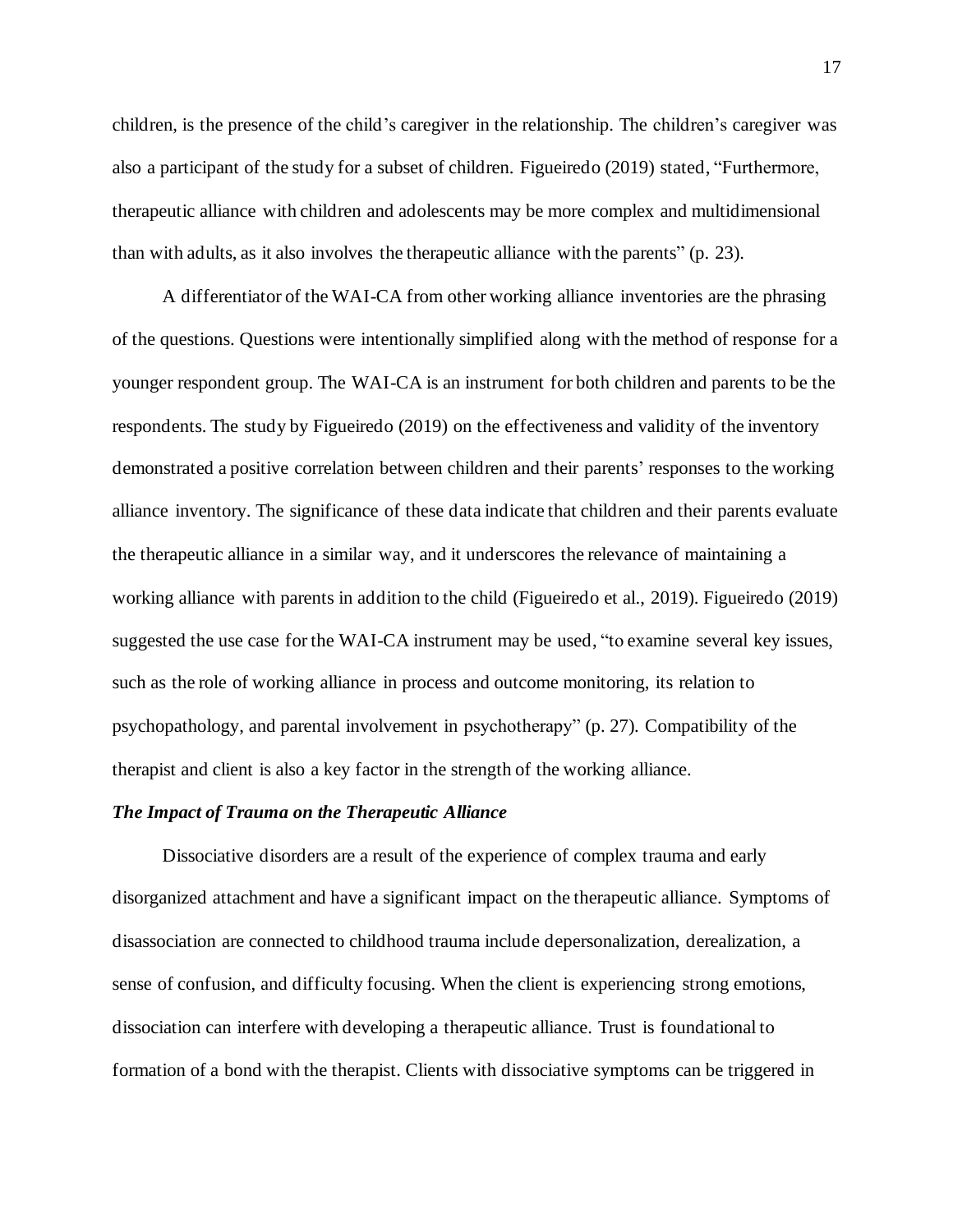the therapeutic relationship by mistrust of the therapist, therapeutic material, and interaction with the therapist. Lawson et al. (2020) described how the therapist should anticipate the task of building, maintaining, and repairing the alliance as it may be an ongoing process with clients who have experienced childhood trauma.

**Interpersonal Challenges.** There is a significant relationship that exists between attachment and interpersonal problems and individuals with less secure attachment have increased interpersonal problems (Sullivan et al., 2020). Interpersonal problems are a dissociative symptom and a strong predictor of the therapeutic alliance. Through the therapeutic bond there is an opportunity to rework the internal working models of relationship and improve interpersonal functioning (Lawson et al., 2020). Clients with interpersonal problems can experience difficulty forming a therapeutic alliance because the therapist's attempts to establish a safe and trusting relationship can trigger the client defenses associated with previous traumatic experiences that caused dissociation. In the presence of complex trauma, the patient's perceived experience in therapy is just as important as the therapist's contribution to the therapeutic relationship. Therapist's behaviors and reactions can surely impede the formation of a working relationship just as they can also contribute. The client's expression of their trauma, such as inability to trust and rely on others creates a challenge in building a therapeutic alliance (Sullivan et al., 2020).

**Retraumatization***.* Exposure to complex trauma is associated with more severe symptoms which in turn is associated with greater difficulty forming a therapeutic alliance and poor treatment outcomes. Dissociation is predictive of retraumatization due to the trauma survivor's vulnerability (Lawson et al., 2020). Retraumatization can occur in the therapeutic alliance and is characterized by pervasive mistrust as a result of exposure to complex trauma in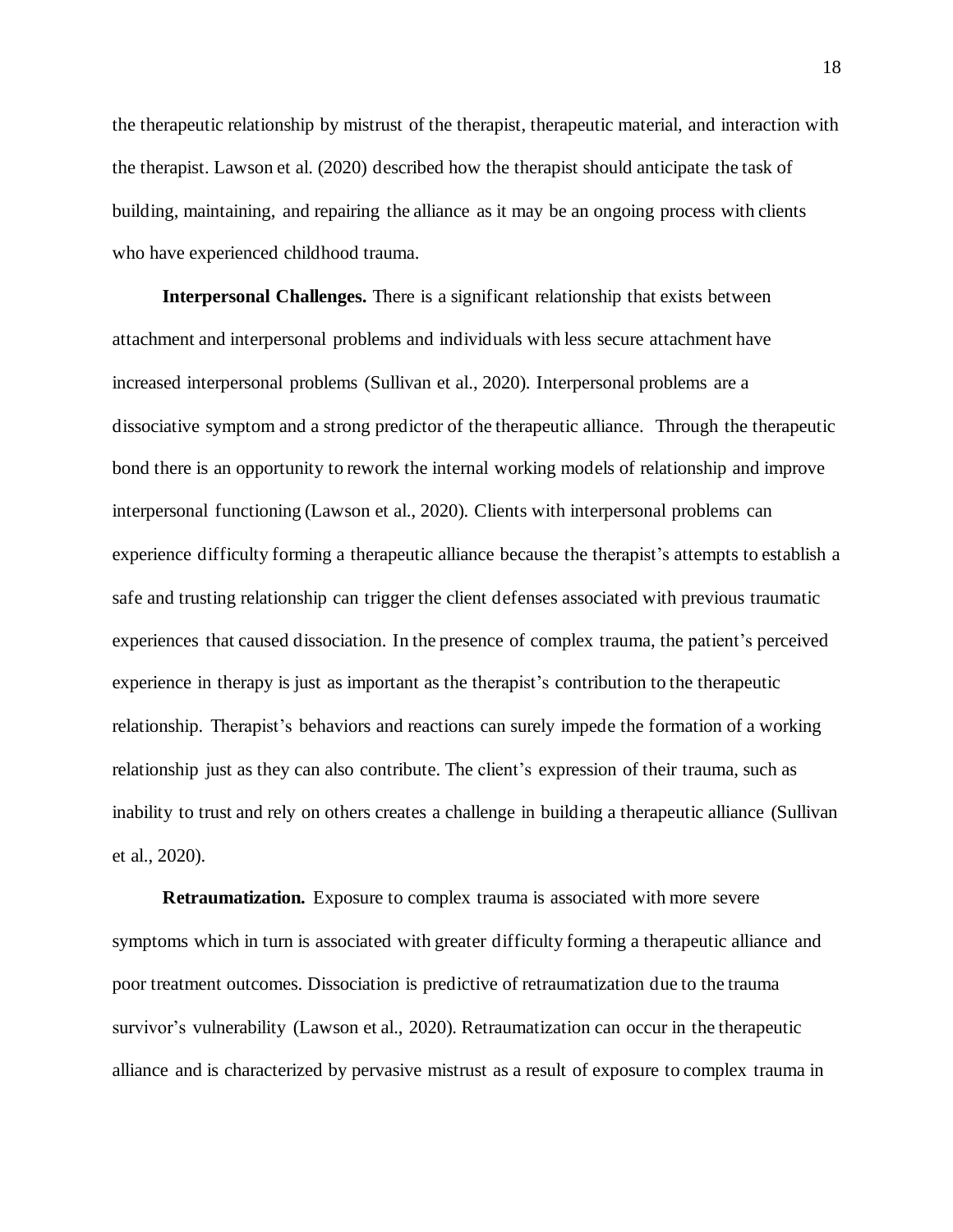childhood (Lawson et al., 2020). Retraumatization can also occur as a result of exploring traumatic events and this can lead to adverse effects, for this reason, commonly suggested exposure techniques for in-depth trauma processing may not be beneficial as an intervention for clients with complex trauma (van Nieuwenhove & Meganck, 2017). To prevent retraumatization, treatment can instead focus on working through interpersonal difficulties associated with complex trauma rather than the traumatic events themselves. The major impact of trauma on the alliance can be felt as it relates to the issues explored in therapy, therapeutic goals and outcomes, and the trust within the working alliance.

#### **The Therapeutic Relationship as a Predictor of Change**

As previously discussed, the therapist's attachment pattern is one predictor of therapeutic outcomes. Lu et al. (2021) theorized that attachment patterns of the therapist predict their ability to establish a secure therapeutic relationship and influence positive client outcomes. O'Connor et al. (2019) stated, "Psychotherapy research has consistently pointed to the strength of the therapeutic relationship as one of the most important predictors of therapeutic outcome" (p. 83). Therapist attachment may also influence their ability to establish emotional proximity and understand clients in depth (Lu et al. 2021). The therapist's attachment style influences the therapeutic outcomes overtime affecting proximity, communication, and empathy for the clients. Therapists must manage their attachment vulnerabilities to support the client's therapeutic work (Lu et al., 2021). The therapist's self-awareness of attachment needs, and vulnerabilities is essential to their effectiveness. Attention to the therapist's attachment style can result in enhanced attunement and responsiveness to clients (Degnan et al., 2014, p. 49). van Nieuwenhove and Meganck (2019) credited the therapist's self-awareness with positive outcomes as they stated, "Recognizing and understanding their own position in the therapeutic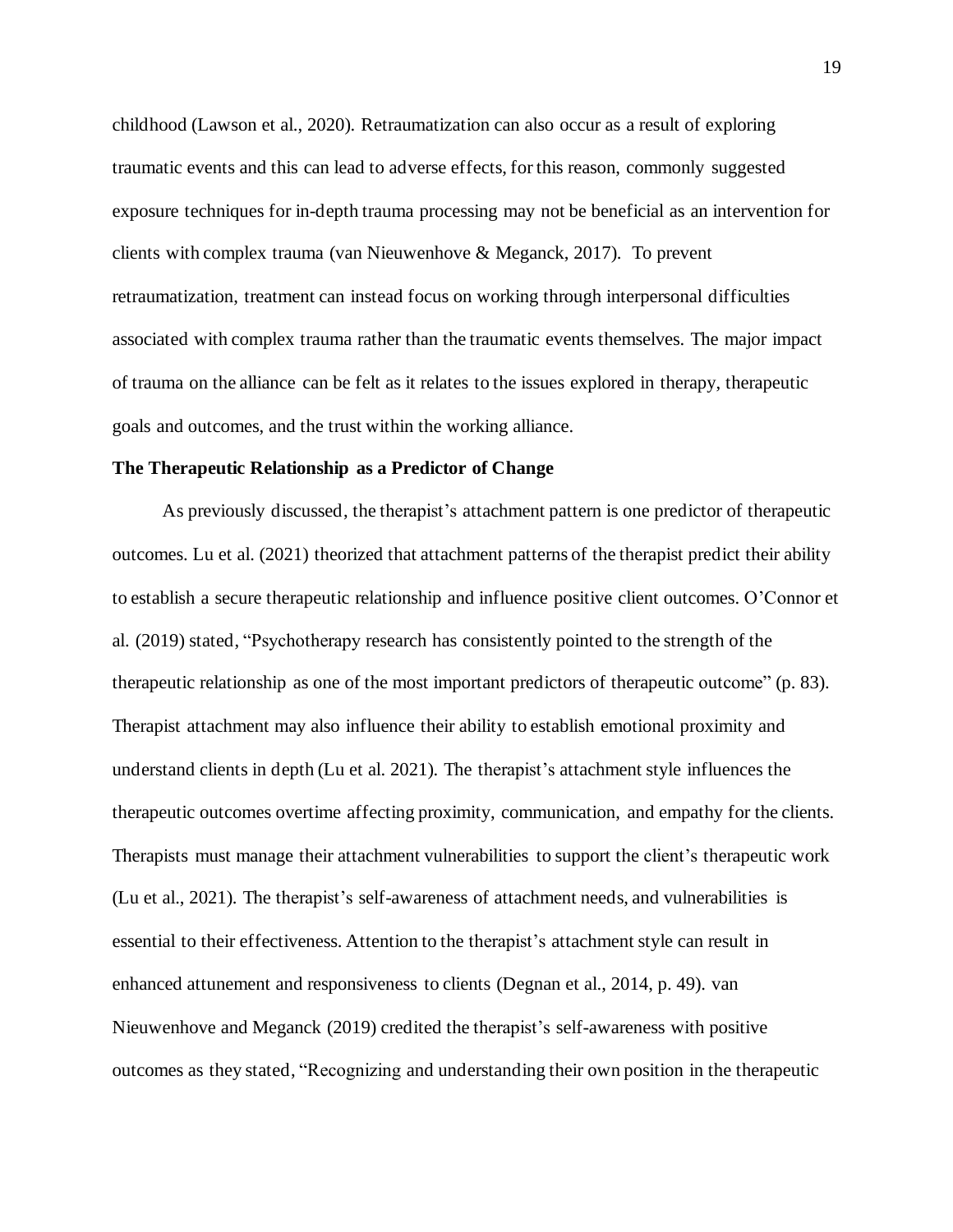dyad allows the therapists to create a different and repairing relational experience in which strong emotions can be experienced in a safe environment and can be dealt with in a more constructive manner" (p. 911).

#### *Client and Therapist Attachment Style Interactions*

The client's attachment style in interaction with the therapist's attachment style is a second predictor of therapeutic outcomes demonstrated through the strength of the working alliance. The working alliance according to Bucci et al. (2015) can be seen from three dimensions "(1) therapist and client agreement on the goals of therapy; (2) therapist and client agreement on the tasks of therapy needed to attain these goals; and (3) emotional bond, including the development of respect, trust, confidence, and personal attachment within the therapist-client dyad to achieve the goals and take part in therapeutic tasks" (p. 155). O'Connor et al. (2019) studied from both dimensions, the client and therapist perception of the therapeutic relationship to understand the therapeutic process of agreement in the working alliance. The working alliance captures the agreement between therapist and client on the goals and methods to be used in treatment. Agreement in the working alliance is related to client outcome and results in greater symptom improvement and greater reduction in client worry and global psychological distress (O'Connor et al., 2019).

Through their research on the interaction of attachment styles and working alliance, O'Connor et al. (2019) also examined how the therapist and client attachment style moderate the session-to-session relationship between the working alliance ratings of therapist and client and discovered that when attachment styles match and are secure, there is higher agreement on the resulting working alliance. A different pattern of results emerged for clients and therapists with mismatched attachment styles. Less avoidantly attached therapists perceive the relationship in a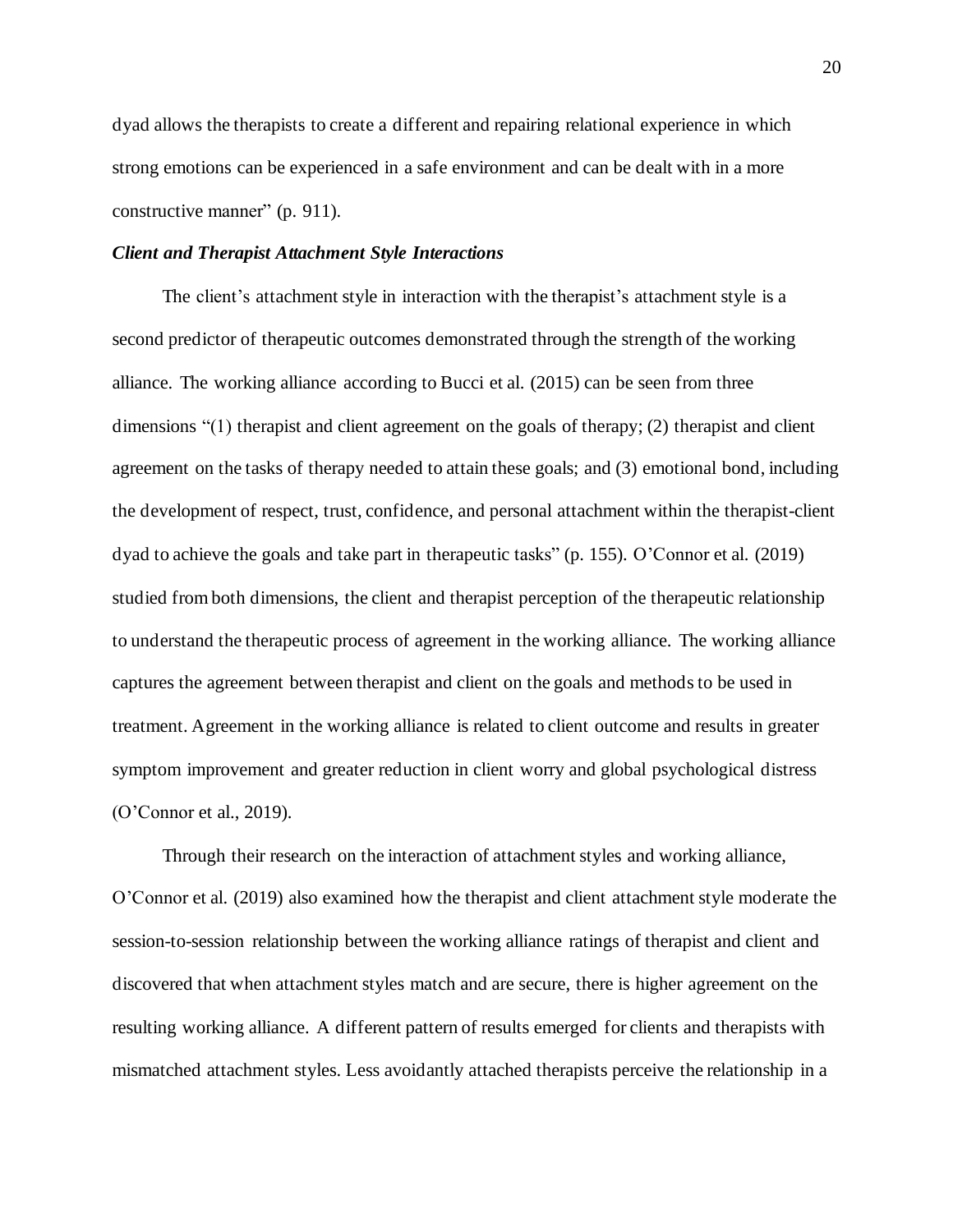more positive light and more in line with the client's view whereas more avoidantly attached therapists may withdraw in sessions when working with anxiously attached clients and as a result miss some of the client's signals, these pairings can experience lower agreement on changes in the working alliance as the relationship progresses (O'Connor et al., 2019). Much research exists to evaluate the impact of the therapist's attachment style on the agreement in working alliance but there is a lack of research that gives credit to the interaction of attachment styles and the resulting impact on working alliance and therapeutic outcomes.

#### **Expressive Arts Therapies**

Expressive arts therapy is a field of counseling that encompasses multiple modalities including drama therapy, dance/movement therapy, poetry therapy, music therapy, and art therapy. Therapeutic use of the arts is a way of expressing inner feelings in a physical and tangible way that is both verbal and non-verbal, cathartic, and promotes emotional wellness. The senses are stimulated, and unconscious thoughts and feelings can be accessed (Perryman et al., 2019). In Perryman et al. (2019) Malchiodi described the effect of using creative arts in therapy: "Use of creative arts helps the client reconnect implicit (sensory) and explicit (declarative) memories of trauma, as these therapies provide a less threatening way for clients to tell their stories" (p. 83). The creative process works toward integrating the left and right hemisphere of the brain and processing trauma that may lack a coherent or complete narrative through nonverbal, visual, and body-orientated methods(Perryman et al. 2019).

Expressive arts therapy interventions have the unique qualities of being verbal and nonverbal, embodied, visual, symbolic, and containing. Malchiodi (2004) described the essence of using expressive arts in therapy "as therapist and client work together, self-expression is used as a container for feelings and perceptions that may deepen into greater self-understanding or may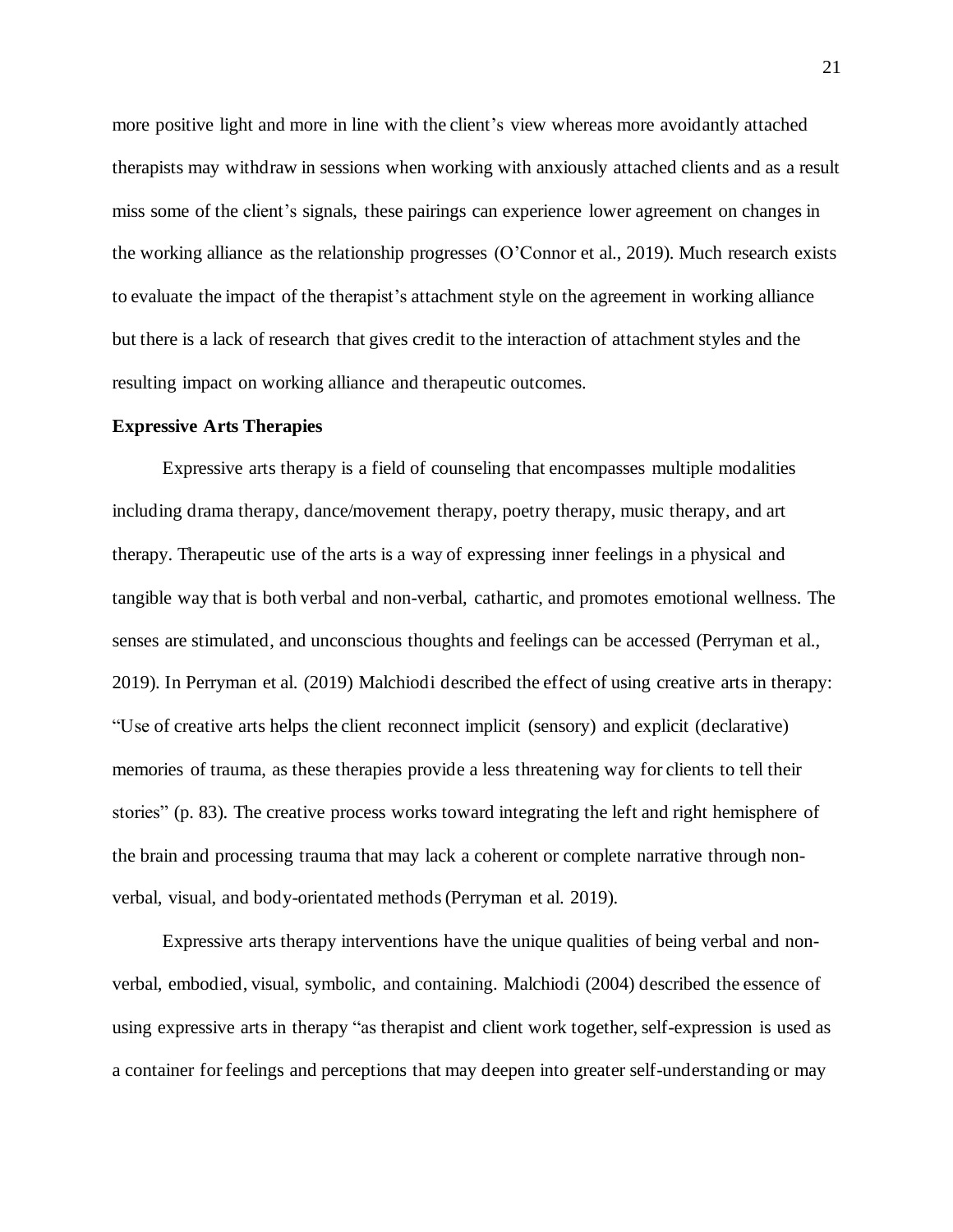be transformed, resulting in emotional reparation, resolution of conflicts, and a sense of wellbeing" (p. 9). The arts modalities offer alternate forms of expression that facilitate total expression for the client. Clients can, through an arts intervention, decenter from the issue at hand and symbolically move through trauma as unconscious processes become conscious. The trauma narrative can be rewritten through arts expression and empower the client as they heal from trauma. The arts are accessible to all regardless of age, gender, or ability. Expressive arts therapy interventions are low skill and high sensitivity; easy to approach and interact with, and rich in symbolic material. The following narrative will more specifically discuss how the expressive arts can support the therapeutic alliance and the objective of creating secure attachment with clients who are children with trauma histories.

#### *Expressive Arts Therapy Applications*

Wymer et al. (2020) described the benefit of using expressive arts techniques in trauma treatment as helping to "externalize the experience from the child and help them to build boundaries between themselves and the traumatic experience, which they may have been unable to do during the trauma" (p. 130). Children who cannot verbalize their trauma experience and verbalize the bodily sensations associated with the memories can be helped by using the arts to express and make meaning in nonverbal ways and with the method of their choosing whether it be art, music, or movement and through mediums such as sand, clay, and paint. Expressive arts techniques are non-threatening and an avenue for discovery and processing of embedded traumatic memories (Perryman et al., 2019).

The expressive arts are considered mind-body interventions because the senses are used to effect change; art, drama, and play therapies work with posttraumatic stress and expression of traumatic memories (Malchiodi, 2004). Malchiodi (2004) discussed various modalities as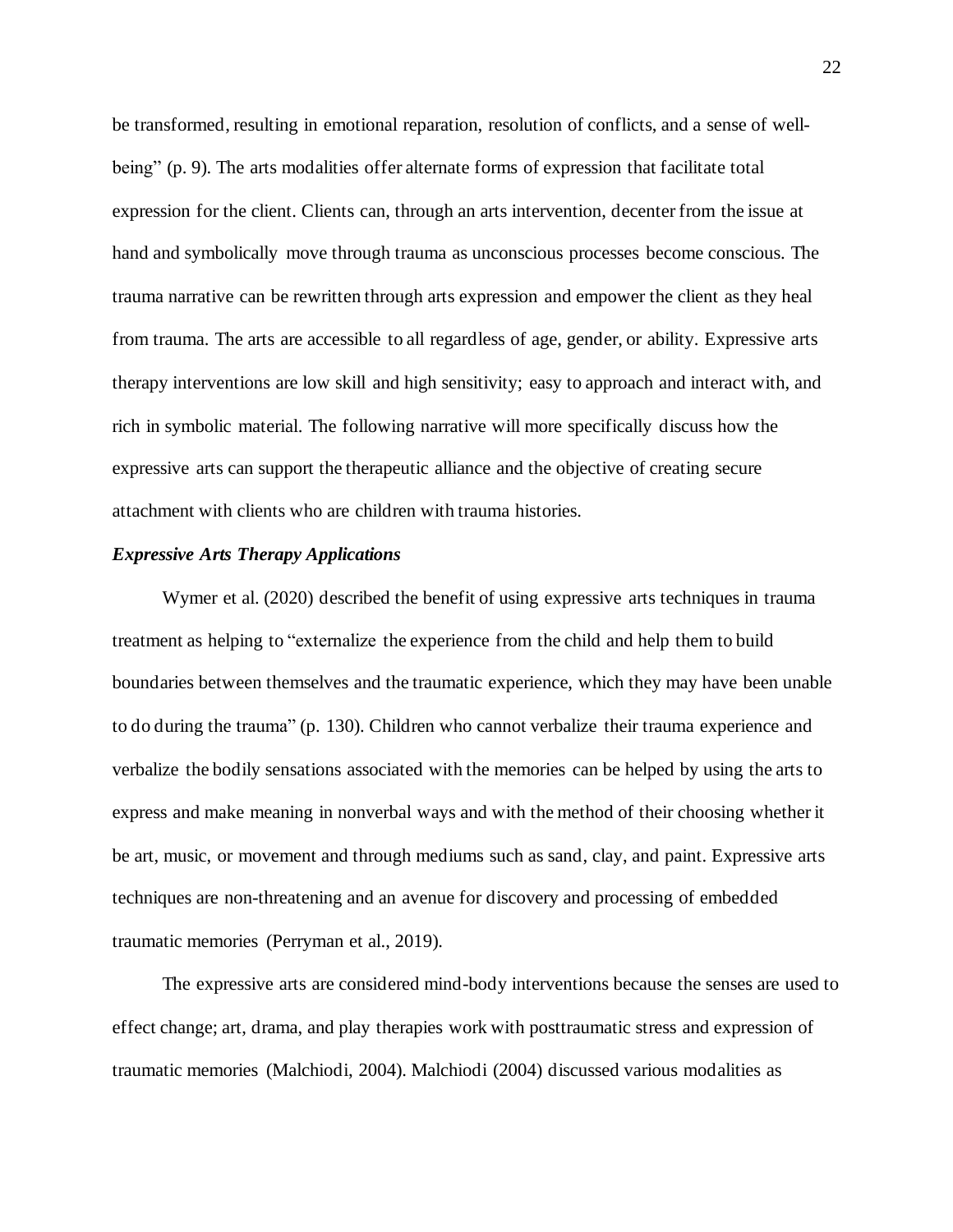examples of mind-body interventions such as, "music, art, and dance/movement may be helpful in tapping the body's relaxation response…writing has proven to be effective in emotional reparation and in reducing symptoms in chronic illnesses" (p. 12). Desmond et al. (2015) described the expressive arts as helpful for processing traumatic experiences and developing coping mechanisms as well as providing a "developmentally appropriate medium for children to process experiences that they may not have the developmental capability about which to communicate through talk therapy (p. 440).

**Expressive Arts Therapy in Support of the Therapeutic Alliance***.* In the context of expressive arts therapy interventions, the alliance is just as much a cornerstone contributing to change over the course of the relationship and is a predictor of positive therapeutic outcomes (Gazit et al., 2021). The expressive arts interventions focus on right- and left-brain hemisphere activation and integration. Malchiodi (2011) in Perryman et al. (2019) stated that, "without a strong relationship between counselor and client, the emotional right hemisphere of the brain often shuts down or minimizes the rational left hemisphere, leaving the client speechless and potentially re-traumatized" (p. 84). Key characteristics the therapist must embody when using creative arts techniques are empathy, acceptance, presence, attunement, openness, unconditional positive regard, and complete focus on the client (Perryman et al., 2019). Attunement is an essential quality of the relationship that connects the therapist to the client. Through the modality of music therapy, the therapist's attunement to the child's expressions musically and emotionally, affects the child's ability to experience organization of intra- and interpersonal experiences, and the regulation of affective processes which influences therapeutic outcomes (Mössler et al., 2017).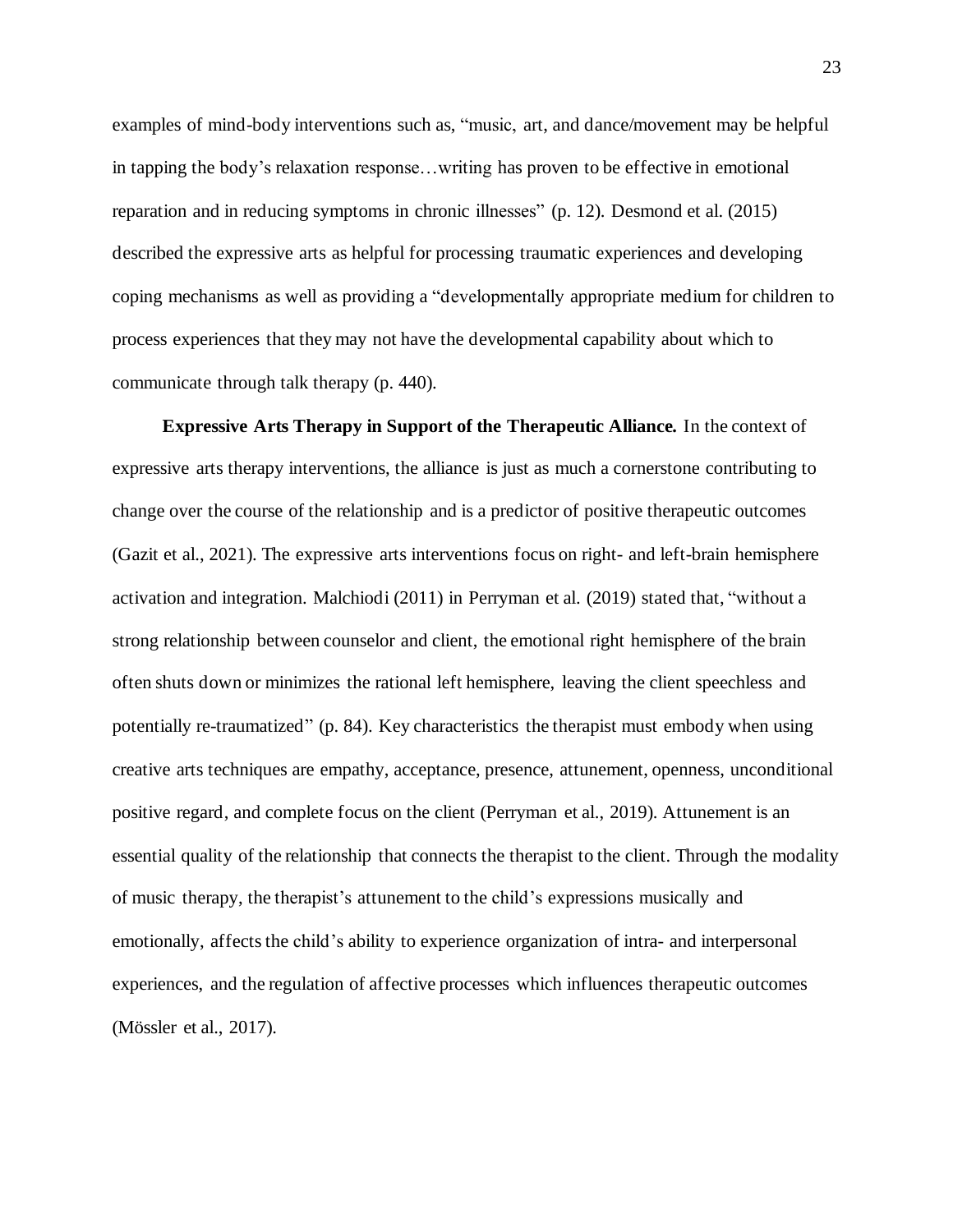Gazit et al. (2021) described working with art materials through art therapy as contributing to the dyadic therapist-client relationship and extending to create a triadic relationship which includes the artwork as a third other in the relationship. The quality of therapeutic alliance can have an effect on the client's interaction with art materials. If there is avoidance present in the therapeutic relationship, the experience of working with art materials is more likely to be a negative experience (Gazit et al., 2021). Interacting with the arts can be used to support the therapeutic alliance offering the opportunity for the child to communicate in the language that allows them to fully express their thoughts and emotions.

**Expressive Arts Therapy in Support of Healthy Attachment Patterns.** The expressive arts provide an avenue for developing attachment with the client. Attachment with the client also provides an avenue for the arts to effect change as healing from trauma occurs. Perryman et al. (2019) stated of attachment that "attachment to the counselor provides the necessary grounding for…pendulation" (p. 86). Pendulation is defined by Levine (2015) in Perryman et al. (2019) as the "shifting of body sensations or emotions between those of expansion and those of contraction" (p. 86). Perryman et al. (2019) also described pendulation as allowing the client to "reexpereience the traumatic event in layers and process it in smaller increments, rather than all at once" (p. 86).

Malchiodi (2004) discusses how the arts processes facilitate development of healthy attachment in therapy:

Particularly dance, art, and play therapies, may be useful in reestablishing and encouraging healthy attachments through sensory experiences, interactions, movement, and hands-on activities. These modalities may be helpful in repairing and reshaping attachment through experiential and sensory means and may tap early relational states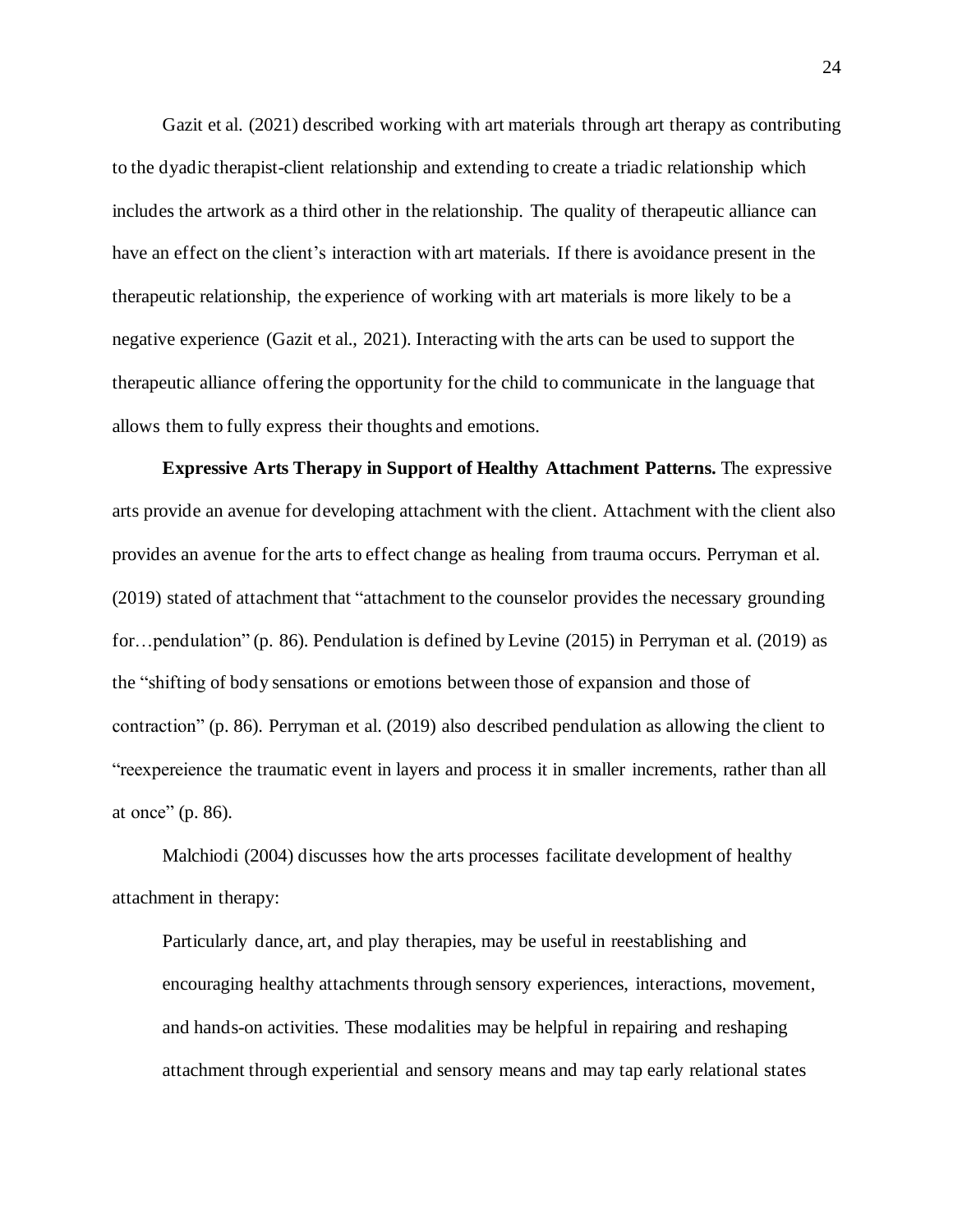before words are dominant, possibly allowing the brain to establish new, more productive patterns. (p. 12)

Depending on the caregiver, age of the child, and behaviors that need to be addressed, it is necessary to involve the caregiver in the expressive arts therapy process for healing attachment trauma (Richardson, 2016). Reestablishing attachment with the caregiver may be the primary goal which can be facilitated through choice arts interventions. A child can be prompted to describe an experience through a dramatic reenactment with props or describe their emotional state through a painting. Through these arts experiences, the child is given an avenue to externalize their trauma, increase self-awareness and relieve symptoms of trauma experiences (Desmond et al., 2015).

**Expressive Arts Interventions for Complex Trauma and Post-Traumatic Growth.** Pliske et al. (2021) studied the powers of play for healing adverse childhood experiences. The positive outcomes related to multimodal applications affected stress management, selfexpression, catharsis, self-esteem, and creative problem-solving. Pliske et al. (2021) stated that "Early intervention through play and expressive arts for children exposed to trauma and adversity can shift long-term health outcomes of trauma in a positive direction. Children naturally initiate posttraumatic play to express themselves and make meaning of their experiences" (p. 245). Children can experience difficulty expressing through language, their trauma experiences. Expressive arts therapy application that integrates movement, art and music allows children to express themselves and communicate ideas in their natural form of expression, without words, and offers a reprieve from thoughts and emotions related to adverse trauma experiences (Pliske et al., 2021).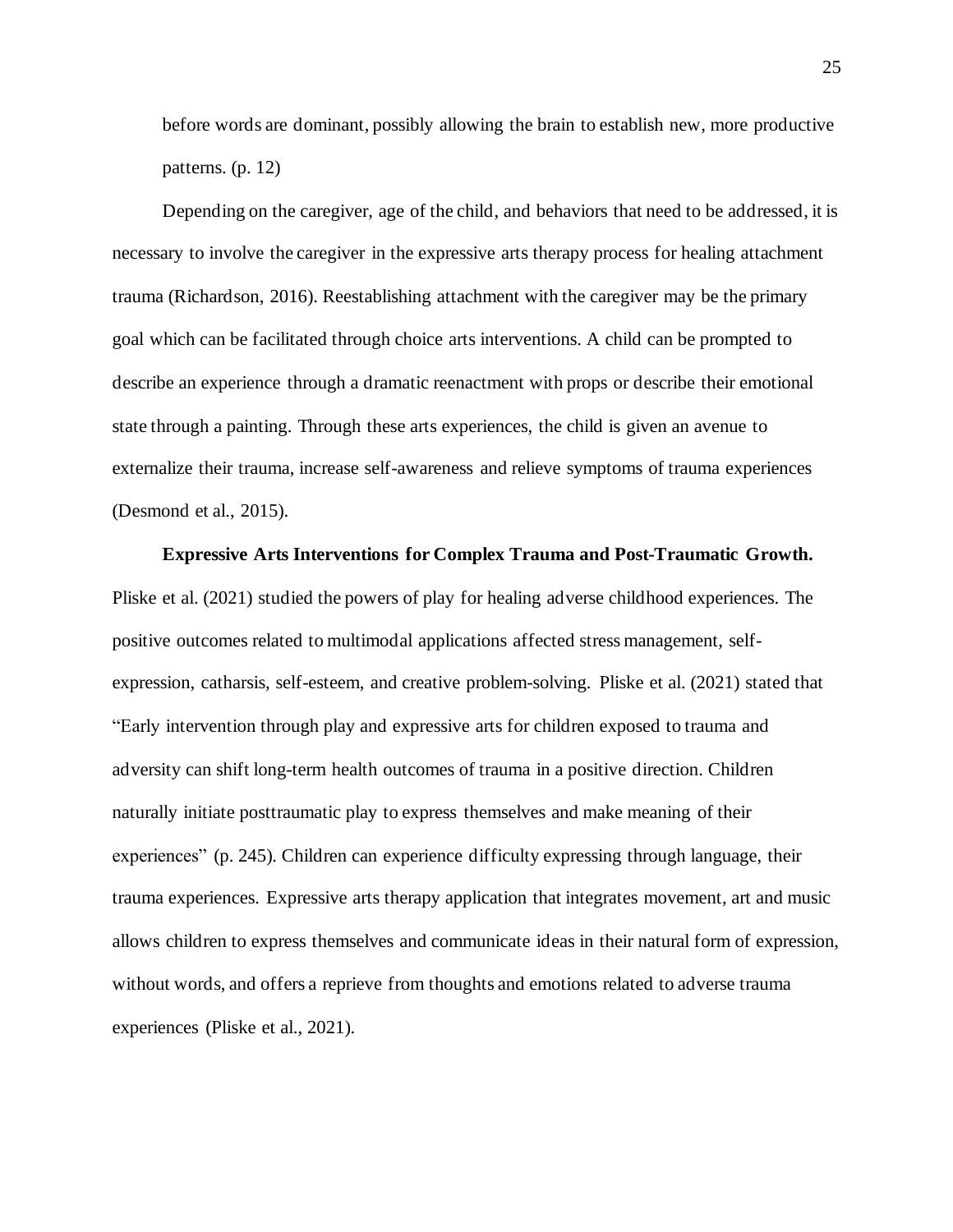Arts interventions offer a mechanism for clients to experience safety through nonverbal expression and extend the processing time as they remain within the window of tolerance for a longer period which allows integration of the right- and left-brain hemispheres, a necessary aspect of healing (Perryman et al., 2019). Nonverbal communication in the creative arts process establishes new neural pathways and emotional memories. Chong (2015) in Perryman et al. (2019) described the art dimension as allowing "dissociated, unconscious emotions to emerge as vitality affects expressed, articulated in concrete external forms" (p. 85).

The objective of arts interventions is critical for a counselor to develop based on the client's trauma response. Arts activities can allow the emergence of trauma memories, visceral response such as fight, flight, or immobilization and tapping into the unconscious (Perryman et al., 2019). Attunement to the client's trauma response will guide the appropriate selection of arts interventions. Southwell (2016) identified therapeutic objectives that arise from developmental trauma, which can be supported through expressive arts therapy. These objectives include: "lowering fear and stress arousal and regulating lower brain functions, building capacity for secure attachment and for relating effectively with others, enhancing capacity for emotional selfregulation, facilitating trauma processing and integration, and enhancing self-efficacy" (p. 116- 117).

# **Discussion**

The topics examined in this literature review demonstrate the meaningful impact of the therapeutic relationship and working alliance on attachment, positive outcomes, and posttraumatic growth. Gaps in the research for this thesis include a lack of research studies focusing on the therapist's attachment style and its impact on outcomes with clients who are children. The research discussed on this topic related solely to adult clients. The interactions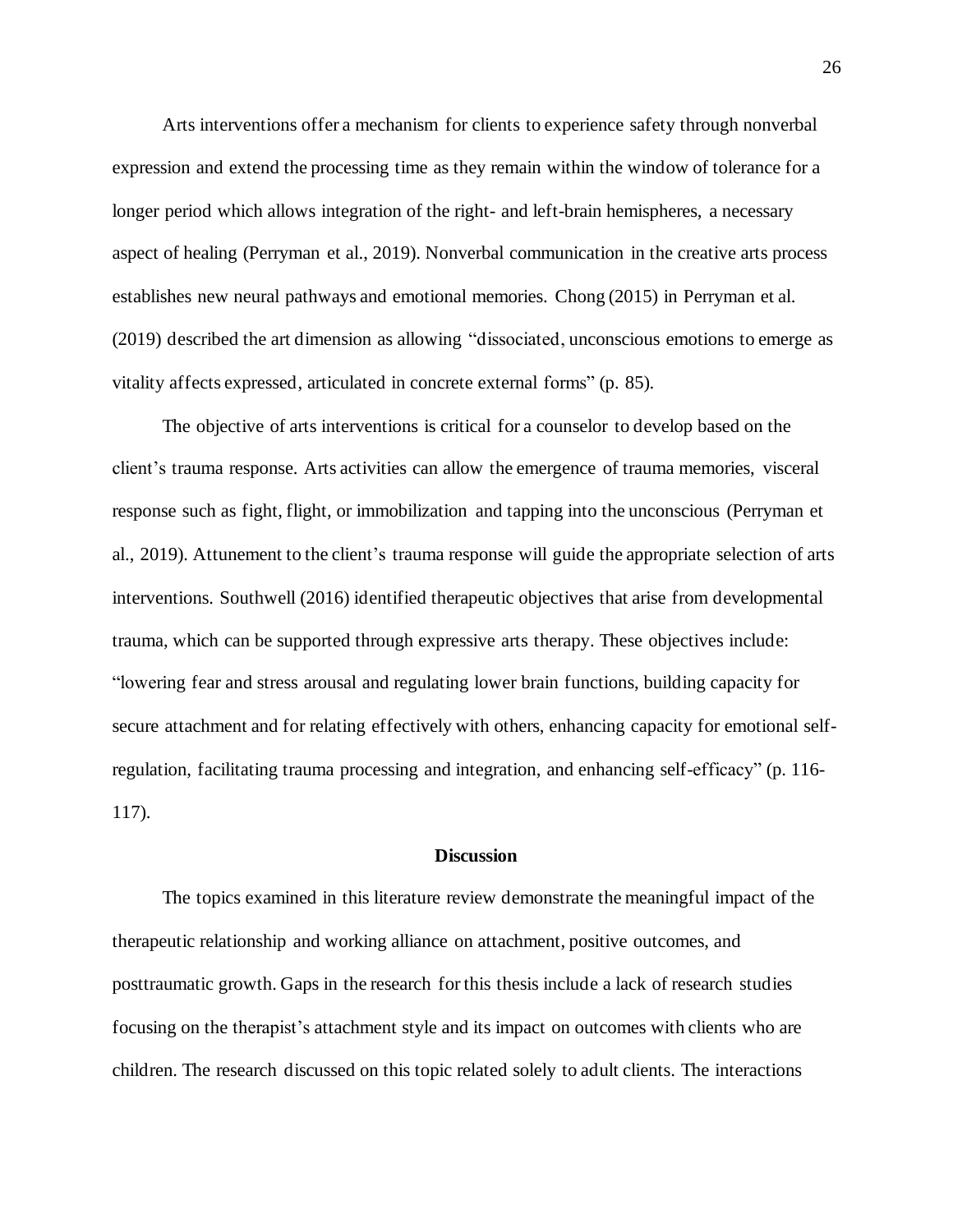between therapist and clients who are children would be beneficial to examine from the lens of attachment impacting the relationship and interactions with children. It was discovered through research, the significance of the caregiver role in therapy with children. Given the key role of the caregiver in the triadic therapeutic relationship that is created with children in therapy, there is opportunity for more research to investigate the contribution of the caregiver to therapeutic outcomes as well as examples of how the caregiver can be included in expressive arts therapy interventions. A key objective of reestablishing attachment with the caregiver was discussed, however, in the context of expressive arts therapy interventions, there is lack of studies or recommendations on the caregiver involvement in therapeutic interventions.

The possibilities for healing attachment trauma in therapy with the therapist as an attachment figure is plausible based on research evidence explored in this discourse. Further study of these topics could also explore the impact of post-traumatic growth throughout the lifespan due to the therapeutic outcomes of attachment-informed therapy. Examining longitudinal impact is an area of curiosity that was not included in the discussion.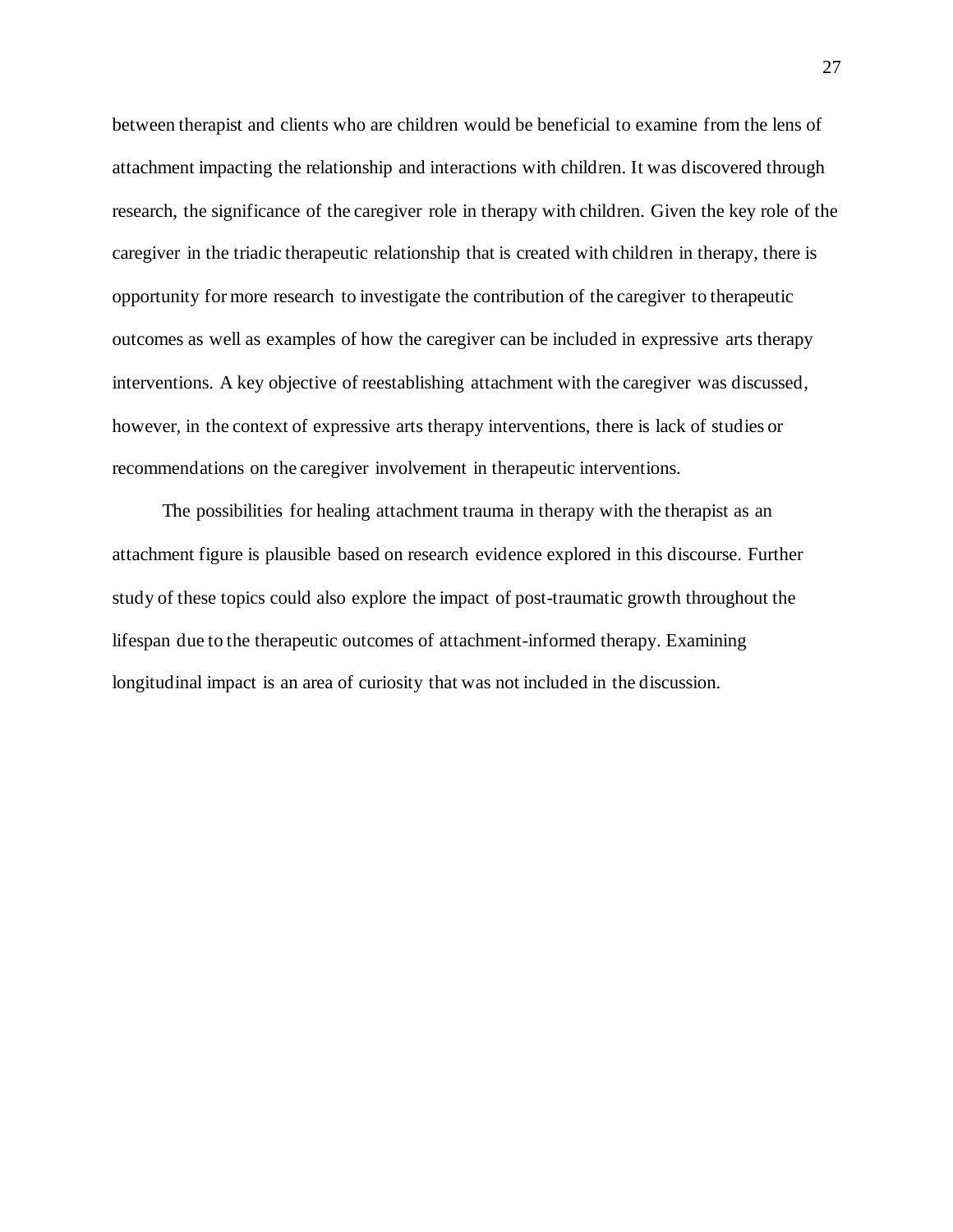#### **References**

- Bensimon, M. (2022). Integration of trauma in music therapy: A qualitative study. *Psychological Trauma: Theory, Research, Practice, and Policy*, *14*(3), 367-376. https://doi.org/10.1037/tra0001032
- Bucci, S., Seymour-Hyde, A., Harris, A., & Berry, K. (2015). Client and therapist attachment styles and working alliance. *Clinical Psychology & Psychotherapy*, *23*(2), 155-165. https://doi.org/10.1002/cpp.1944
- Burns, S., & O'Shea, R. (2017). 'I like your new coat': The emergence of secure base and sense of self and other through an art psychotherapy relationship. *International Journal of Art Therapy*, *22*(2), 46-56. https://doi.org/10.1080/17454832.2017.1287747
- Christenbury, K. R. (2015). I will follow you: The combined use of songwriting and art to promote healing in a child who has been traumatized. *Music Therapy Perspectives*, *35*(1), 1-12. https://doi.org/10.1093/mtp/miv005
- Cooke, J. E., Kochendorfer, L. B., Stuart-Parrigon, K. L., Koehn, A.J., & Kerns, K. A. (2019). Parent–child attachment and children's experience and regulation of emotion: A metaanalytic review. *Emotion*, *19*(6), 1103-1126. https://doi.org/10.1037/emo0000504
- Corem, S., Snir, S., & Regev, D. (2015). Patients' attachment to therapists in art therapy simulation and their reactions to the experience of using art materials. *The Arts in Psychotherapy*, *45*, 11-17. https://doi.org/10.1016/j.aip.2015.04.006
- Crenshaw, D. A., & Kenney-Noziska, S. (2014). Therapeutic presence in play therapy. *International Journal of Play Therapy*, *23*(1), 31-43. https://doi.org/10.1037/a0035480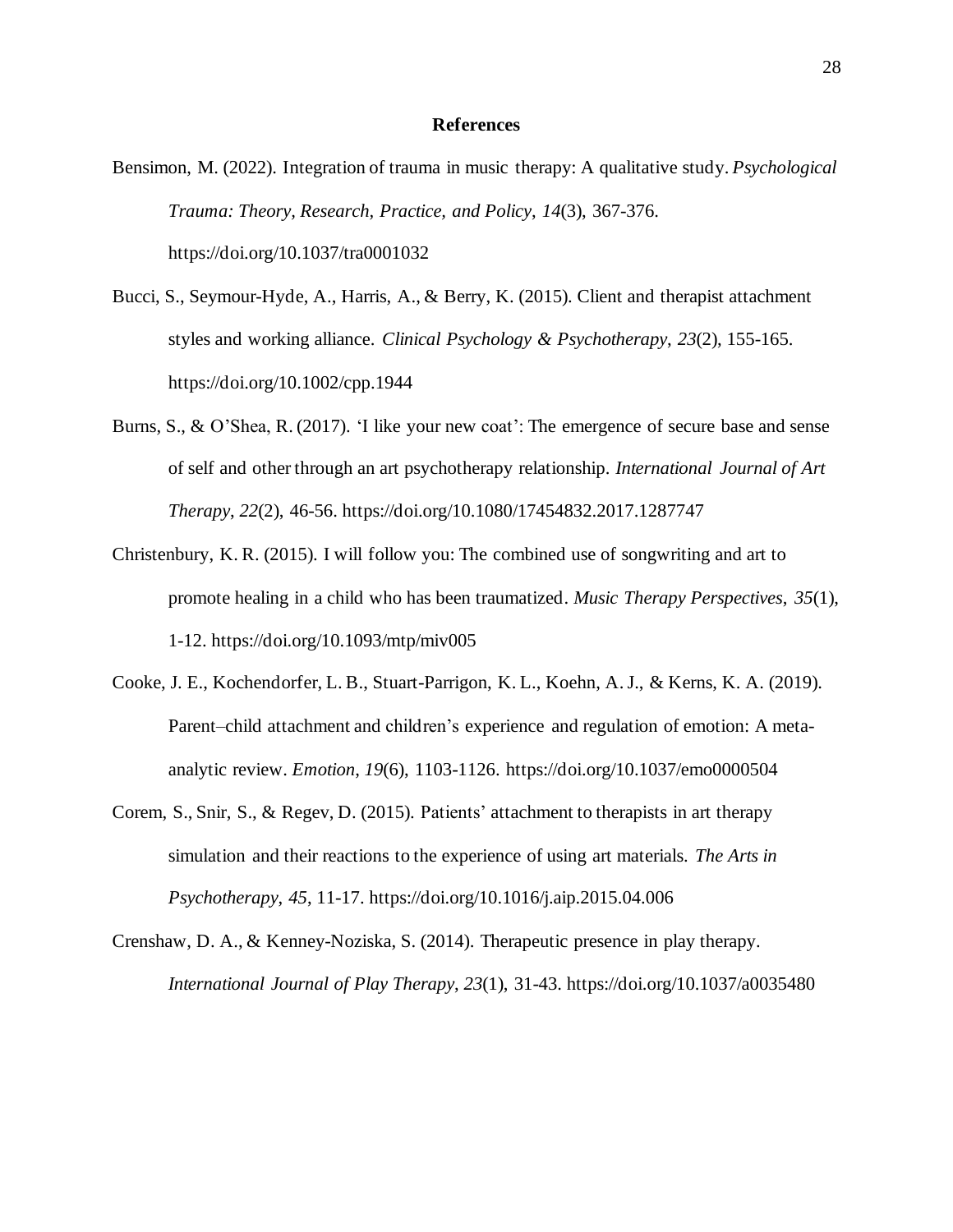- Degnan, A., Seymour-Hyde, A., Harris, A., & Berry, K. (2014). The role of therapist attachment in alliance and outcome: A systematic literature review. *Clinical Psychology & Psychotherapy*, *23*(1), 47-65. https://doi.org/10.1002/cpp.1937
- Desmond, K. J., Kindsvatter, A., Stahl, S., & Smith, H. (2015). Using creative techniques with children who have experienced trauma. *Journal of Creativity in Mental Health*, *10*(4), 439-455. https://doi.org/10.1080/15401383.2015.1040938
- Dye, H. (2018). The impact and long-term effects of childhood trauma. *Journal of Human Behavior in the Social Environment*, *28*(3), 381-392. https://doi.org/10.1080/10911359.2018.1435328
- Elbrecht, C., & Antcliff, L. (2015). Being in touch: Healing developmental and attachment trauma at the clay field. *Children Australia*, *40*(3), 209-220. https://doi.org/10.1017/cha.2015.30
- Figueiredo, B., Dias, P., Lima, V. S., & Lamela, D. (2019). Working alliance inventory for children and adolescents(WAI-CA). *European Journal of Psychological Assessment*, *35*(1), 22-28. https://doi.org/10.1027/1015-5759/a000364
- Gazit, I., Snir, S., Regev, D., & Bat Or, M. (2021). Relationships between the therapeutic alliance and reactions to artistic experience with art materials in an art therapy simulation. *Frontiers in Psychology*, *12*. https://doi.org/10.3389/fpsyg.2021.560957
- Godbout, N., Daspe, M., Runtz, M., Cyr, G., & Briere, J. (2019). Childhood maltreatment, attachment, and borderline personality–related symptoms: Gender-specific structural equation models. *Psychological Trauma: Theory, Research, Practice, and Policy*, *11*(1), 90-98. https://doi.org/10.1037/tra0000403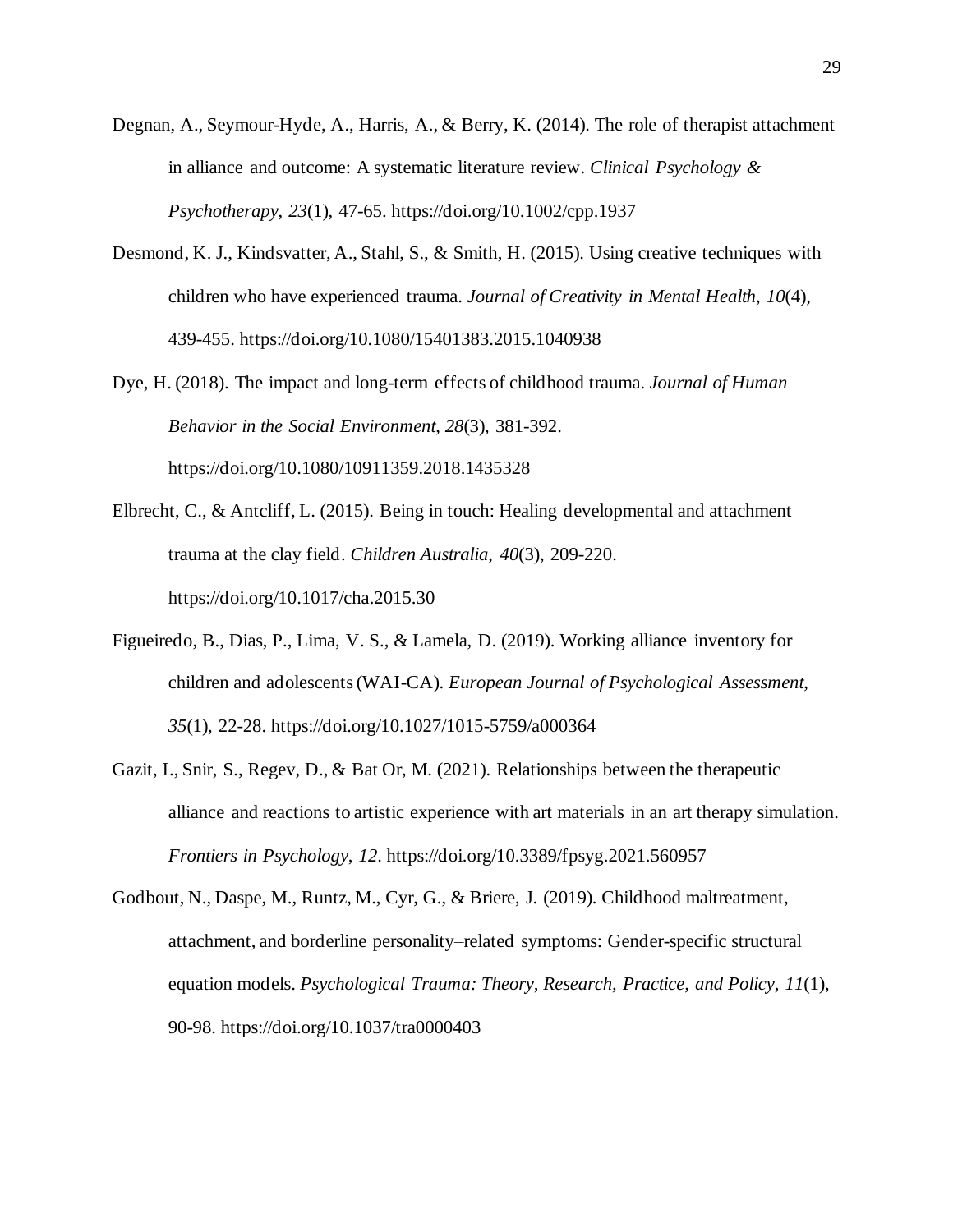- Green, E. J., Myrick, A. C., & Crenshaw, D. A. (2013). Toward secure attachment in adolescent relational development: Advancementsfrom sandplay and expressive play-based interventions. *International Journal of Play Therapy*, *22*(2), 90-102. https://doi.org/10.1037/a0032323
- Khan, F., Chong,J. Y., Theisen, J. C., Fraley, R. C., Young, J. F., & Hankin, B. L. (2020). Development and change in attachment: A multiwave assessment of attachment and its correlates across childhood and adolescence. *Journal of Personality and Social Psychology*, *118*(6), 1188-1206. https://doi.org/10.1037/pspi0000211
- Kliewer-Neumann, J. D., Zimmermann, J., Bovenschen, I., Gabler, S., Lang, K., Spangler, G., & Nowacki, K. (2018). Assessment of attachment disorder symptoms in foster children: comparing diagnostic assessment tools. *Child and Adolescent Psychiatry and Mental Health*, *12*(1). https://doi.org/10.1186/s13034-018-0250-3
- Lawson, D. M., Skidmore, S. T., & Akay-Sullivan, S. (2020). The influence of trauma symptoms on the therapeutic alliance across treatment. *Journal of Counseling & Development*, *98*(1), 29-40. https://doi.org/10.1002/jcad.12297
- Levy, K. N., & Johnson, B. N. (2019). Attachment and psychotherapy: Implications from empirical research. *Canadian Psychology/Psychologie canadienne*, *60*(3), 178-193. https://doi.org/10.1037/cap0000162
- Loos, S., Tutus, D., Kilian, R., & Goldbeck, L. (2020). Do caregivers' perspectives matter? Working alliances and treatment outcomes in trauma-focused cognitive behavioural therapy with children and adolescents. *European Journal of Psychotraumatology*, *11*(1), 1753939-1753939. https://doi.org/10.1080/20008198.2020.1753939

Malchiodi, C. (2004). *Expressive therapies* (1 ed.). Guilford Publications.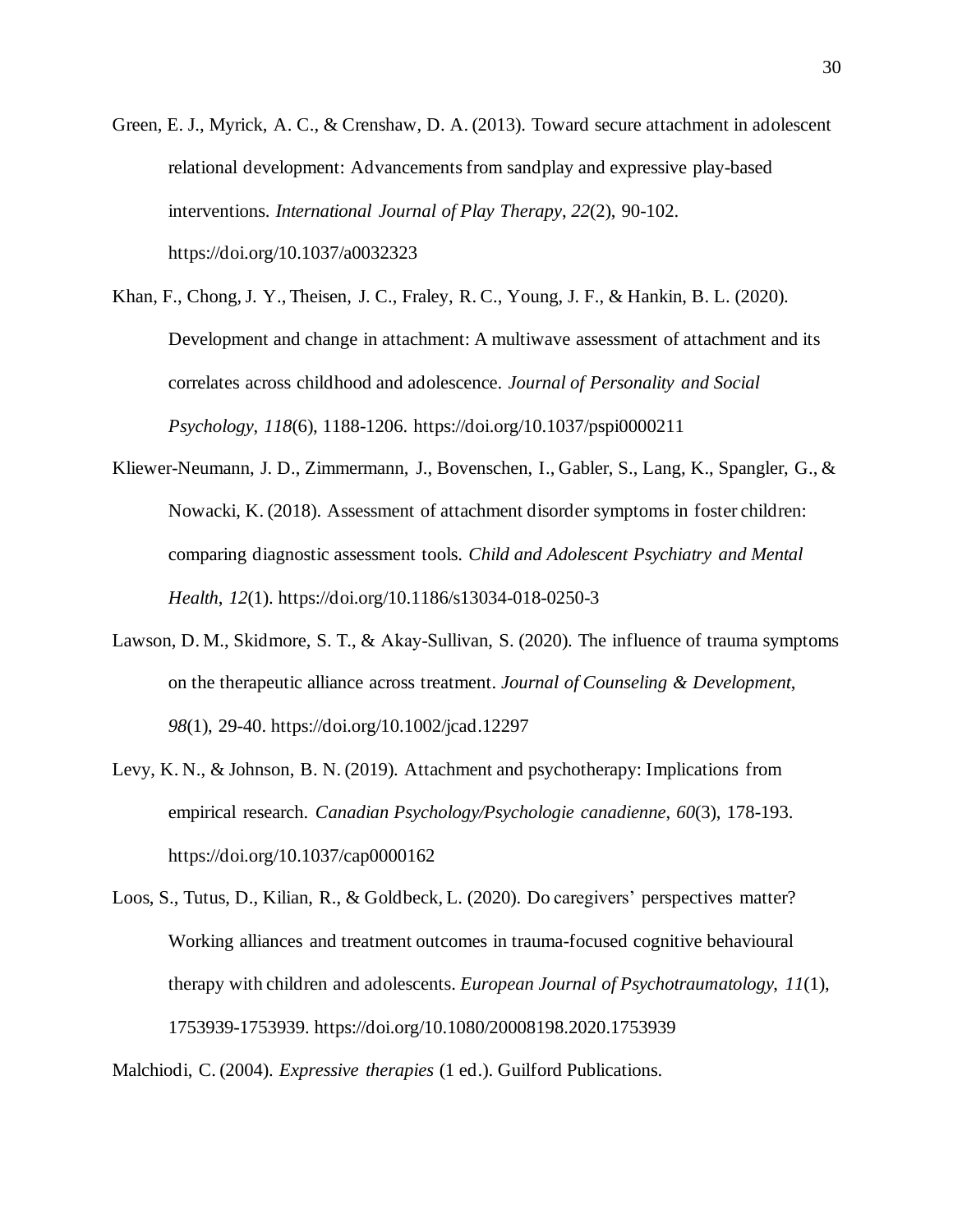Malik, S., Joychan, S., Zajac, J., Sinisgalli, S., & Namerow, L. (2021). Using an attachmentinformed framework in the clinical care of children and adolescents: A review of attachment theory and its impact on developmental psychopathology. *Psychiatric Annals*, *51*(7), 300-315. https://doi.org/10.3928/00485713-20210608-01

Mamis, E. K. (2020). An embodied artistic inquiry into attachment-oriented therapeutic relationships. *American Journal of Dance Therapy*, *42*(2), 223-255. https://doi.org/10.1007/s10465-020-09336-5

- Mendoza, K., & Bradley, L. (2020). Using storytelling for counseling with children who have experienced trauma. *Journal of Mental Health Counseling*, *43*(1), 1-18. https://doi.org/10.17744/mehc.43.1.01
- Miklewska, A. (2021). Disturbed bonds consequences for mental health of a child. *Humanities and Social Sciences quarterly*. https://doi.org/10.7862/rz.2021.hss.21
- Mikulincer, M., Shaver, P. R., & Berant, E. (2013). An attachment perspective on therapeutic processes and outcomes. *Journal of Personality*, *81*(6), 606-616. https://doi.org/10.1111/j.1467-6494.2012.00806.x
- Mössler, K., Gold, C., Aßmus, J., Schumacher, K., Calvet, C., Reimer, S., Iversen, G., & Schmid, W. (2017). The therapeutic relationship as predictor of change in music therapy with young children with autism spectrum disorder. *Journal of Autism and Developmental Disorders*, *49*(7), 2795-2809. https://doi.org/10.1007/s10803-017-3306-y
- O'Connor, S., Kivlighan, D. M., Hill, C. E., & Gelso, C. J. (2019). Therapist–client agreement about their working alliance: Associations with attachment styles. *Journal of Counseling Psychology*, *66*(1), 83-93. https://doi.org/10.1037/cou0000303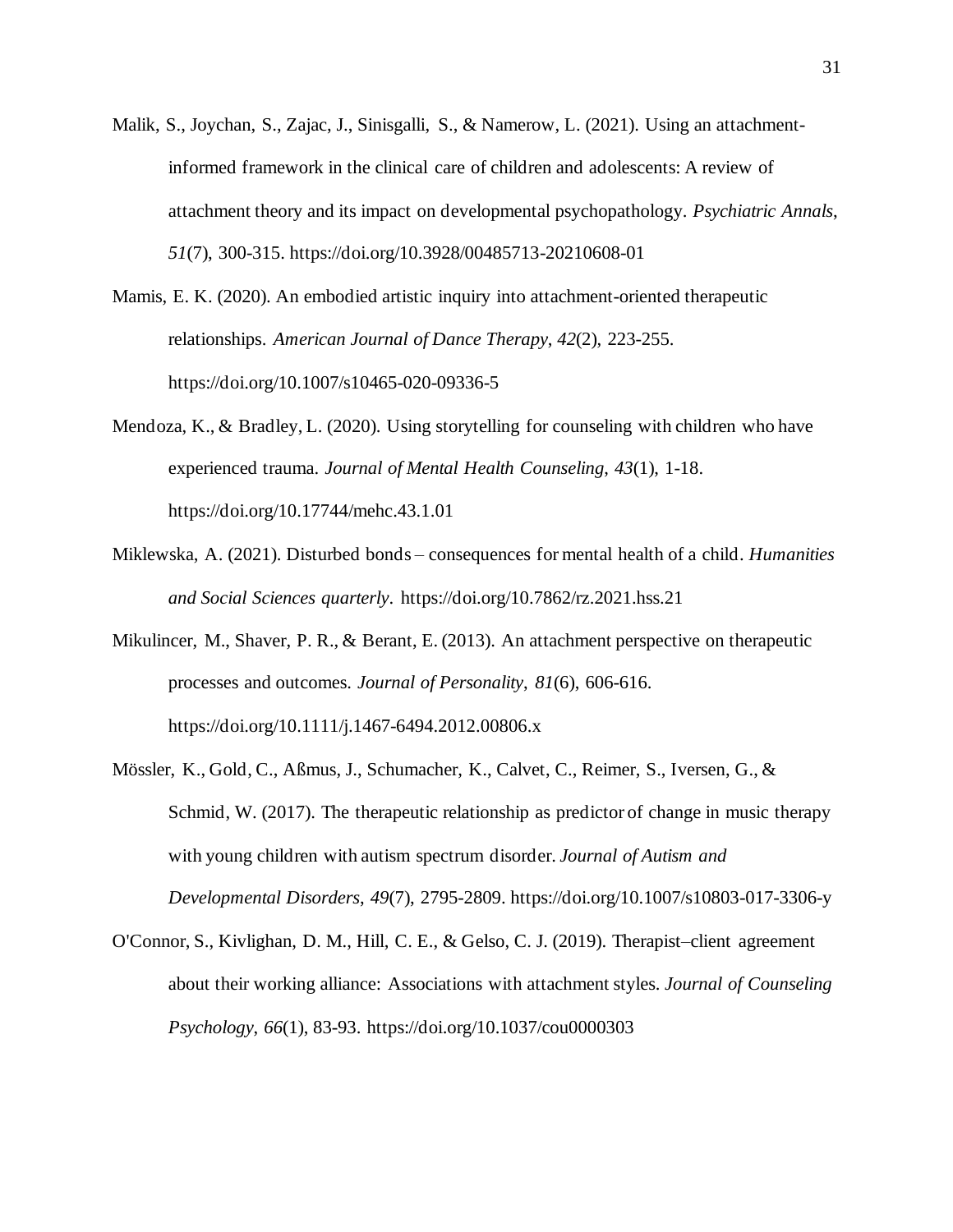Otu, M. (2020). The role of intergenerational context in recovery from complex trauma: It's all about attachment. *The Brown University Child and Adolescent Behavior Letter*, *36*(10), 1-4. https://doi.org/10.1002/cbl.30492

Ovenstad, K. S., Ormhaug, S. M., Shirk, S. R., & Jensen, T. K. (2020). Therapists' behaviors and youths' therapeutic alliance during trauma-focused cognitive behavioral therapy. *Journal of Consulting and Clinical Psychology*, *88*(4), 350-361.

https://doi.org/10.1037/ccp0000465

- Perryman, K., Blisard, P., & Moss, R. (2019). Using creative arts in trauma therapy: The neuroscience of healing. *Journal of Mental Health Counseling*, *41*(1), 80-94. https://doi.org/10.17744/mehc.41.1.07
- Pleines, K. E. (2019). An attachment-informed approach to trauma-focused cognitive behavioral therapy. *Clinical Social Work Journal*, *47*(4), 343-352. https://doi.org/10.1007/s10615- 019-00701-7
- Pliske, M. M., Stauffer, S. D., & Werner-Lin, A. (2021). Healing from adverse childhood experiences through therapeutic powers of play: "I can do it with my hands". *International Journal of Play Therapy*, *30*(4), 244-258. https://doi.org/10.1037/pla0000166
- Richardson, C. (n.d.). *Expressive arts therapy for traumatized children and adolescents: A fourphase model* (1 ed.). Routledge.
- Roaten, G. K. (2011). Innovative and brain-friendly strategies for building a therapeutic alliance with adolescents. *Journal of Creativity in Mental Health*, *6*(4), 298-314. https://doi.org/10.1080/15401383.2011.630306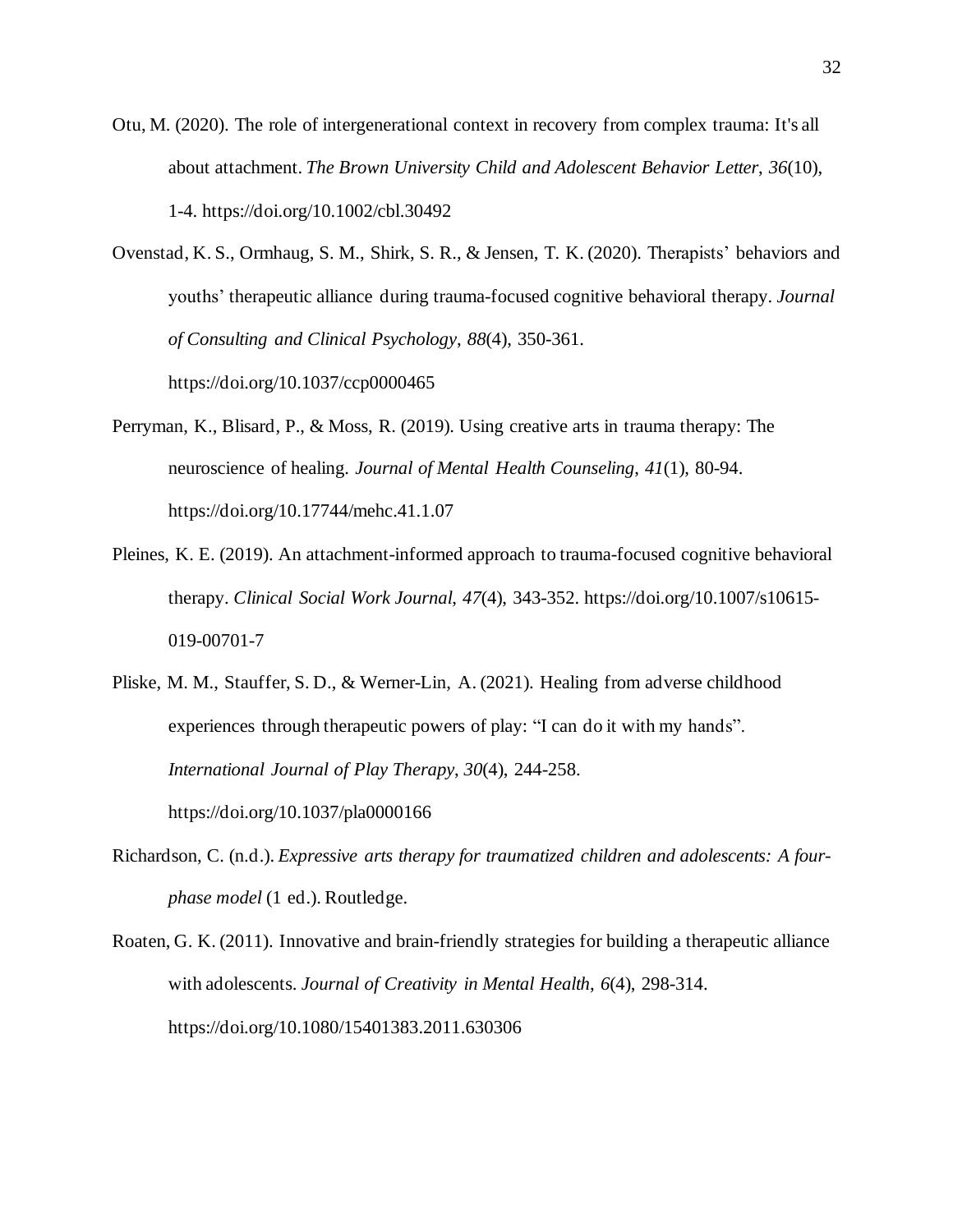- Southwell, J. (2016). Using 'expressive therapies' to treat developmental trauma and attachment problems in preschool-aged children. *Children Australia*, *41*(2), 114-125. https://doi.org/10.1017/cha.2016.7
- Sullivan, J. M., Lawson, D. M., & Akay-Sullivan, S. (2020). Insecure attachment and therapeutic bond as mediators of social, relational, and social distress and interpersonal problems in adult females with childhood sexual abuse history. *Journal of Child Sexual Abuse*, *29*(6), 659-676. https://doi.org/10.1080/10538712.2020.1751368
- Van Nieuwenhove, K., & Meganck, R. (2017). Interpersonal features in complex trauma etiology, consequences, and treatment: A literature review. *Journal of Aggression, Maltreatment & Trauma*, *28*(8), 903-928.

https://doi.org/10.1080/10926771.2017.1405316

- Wymer, B., Ohrt,J. H., Morey, D., & Swisher, S. (2020). Integrating expressive arts techniques Into trauma-focused treatment with children. *Journal of Mental Health Counseling*, *42*(2), 124-139. https://doi.org/10.17744/mehc.42.2.03
- Yoon, J. Y., Betts, D., & Holttum, S. (2019). The bird's nest drawing and accompanying stories in the assessment of attachment security. *International Journal of Art Therapy*, *25*(2), 76- 87. https://doi.org/10.1080/17454832.2019.1697306
- van Westrhenen, N., & Fritz, E. (2014). Creative arts therapy as treatment for child trauma: An overview. *The Arts in Psychotherapy*, *41*(5), 527-534. https://doi.org/10.1016/j.aip.2014.10.004